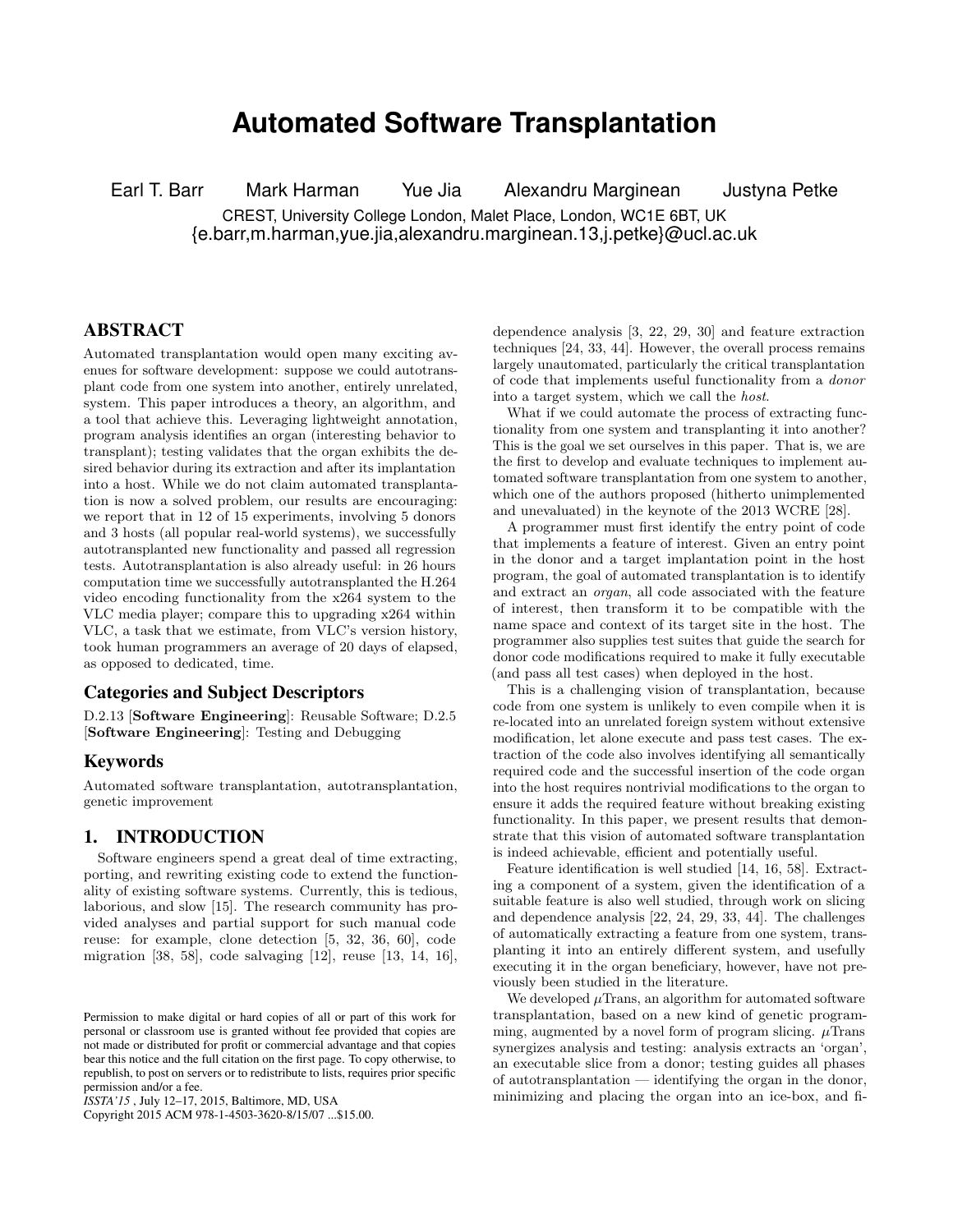nally, specializing the organ for implantation into a target host. Our slicing technique grows an organ in the donor until that organ passes a test suite, thereby incorporating the functionality that the test suite exercises. To increase the performance and functional coverage of the test suite, we introduce *in-situ* testing, a novel form of testing that constrains the input space of traditional testing to more closely approximate behaviourally relevant inputs.

We implemented our approach in  $\mu$ SCALPEL and evaluated it in 15 transplantation experiments, using five donor programs and three host programs. Our evaluation is systematic: each and every donor is transplanted into each and every host. As a sanity check, we also transplanted one donor into itself. All experiments are repeated 20 times, as the underlying algorithm, which is based on genetic programming, is stochastic.

All the systems involved in our experimentation are realworld systems in current use, ranging in size from 0.4k lines of code to 25k lines of code for the donor and 25–363k for the host. We report on the effectiveness of transplantation along two axes. First, we ask whether transplantation disrupts the host's existing functionality by means of regression testing and second, whether the postoperative host can execute the transplanted software organ and exhibits nontrivial, new functionality. We use an acceptance test suite to verify (on output not exit code [\[49\]](#page-11-8)) the organ's behavior.

We close with a case study of the transplantation of an encoder for the H.264 video encoding standard from the x264 encoder into the VLC media player. The maintainers of VLC are downstream users of x264. This encoder changes every couple of years. For VLC, x264 consists of a binary library and a wrapper that translates VLC's internal protocols into the x264 API. To keep up, the VLC community must periodically replace their x264 library, including functionality in it that VLC does not use, and update their wrapper. Across 39 updates of  $x264$  over [1](#page-1-0)1 years<sup>1</sup>, updating VLC for the new version of x264 averaged 20 days of elapsed time. In contrast,  $\mu$ SCALPEL, supplied with the encoder's organ entry point and an insertion point in the host, took only 26 hours. Obviously, it does not make sense to transplant an organ into a host that already has that organ. Thus, we stripped any reference to x264 from VLC by building it with ./configure −−enable−x264=no. Under this setting, the x264 library is not linked and the preprocessor eliminates VLC's x264 wrapper. This setup allowed us to produce a postoperative version of VLC that dispenses with the wrapper and slices out unused portions of the x264 library, dropping 47% of the x264's source code. This case study demonstrates that software transplantation can be automated and can transplant real software functionality that is both practical and useful.

Our experimental results provide empirical evidence that software transplantation is realistic and viable. In 12 out of 15 experiments, involving 5 donors and 3 hosts, we successfully transplanted functionality that passes all regression and acceptance tests. Moreover,  $\mu$ SCALPEL autotransplanted a H.264 multi-threaded encoding feature from x264 into the VLC media player in only 26 hours.

Transplantation is a longstanding development practice. An organ is existing functionality with a well-defined interface. Currently, programmers must manually identify an organ, extract it, transform it so that it executes in the host, then validate the correctness of the postoperative host. Iden-

<span id="page-1-1"></span>

Figure 1: The call graph identifying the vein and the organ. The wavy line is the vein; **main** is the donor's entry point; **idct** is the organ's entry; the rest of the nodes are on the forward slice. A triangle behind a node suggests subgraphs reachable from that node.

tifying an organ involves identifying a donor, an organ's entry point in that donor, a host, and an implantation point in that host. These are hard problems  $\mu$ SCALPEL does not address. Stepping in after these problems have been solved,  $\mu$ SCALPEL automates the extraction of the organ, i.e. the identification of its lines from its entry point, and its implantation into the host. In addition to an organ's entry point,  $\mu$ SCALPEL also requires a test suite for the organ and one for the host. Given these inputs,  $\mu$ SCALPEL computes an *over-organ*, an overapproximate, context-insensitive slice over the donor's call graph; implements observational slicing [\[8\]](#page-10-9) in GP to reduce the organ, transform it to execute in the host, and validate the postoperative host. Our approach automates the later stages of software transplantion, making it faster, less laborious and cheaper. Automated transplantation promises new opportunities for enhancing development practices. For example, speculative transplantation may allow the exploration of feature reuse across systems that go untried because of cost.

The main contributions of this paper are:

- 1. The formalization of the software transplant algorithm [\(Sec. 3\)](#page-2-0);
- 2. The first software transplant algorithm  $\mu$ Trans and its realization in  $\mu$ SCALPEL [\(Sec. 4\)](#page-2-1); and
- 3. A demonstration of  $\mu$ SCALPEL's effectiveness, over realworld programs, at transplanting software organs useful, nontrivial functionality — from donors to hosts [\(Sec. 6](#page-6-0) and [Sec. 7\)](#page-7-0).

#### <span id="page-1-3"></span>2. MOTIVATING EXAMPLE

For us, an organ is code whose functionality we wish to reuse by copying it to and adapting it for a new host. We assume that an organ starts at a function, which a user annotates with */∗* OE ∗/. One such organ is the function idct in [Fig. 1,](#page-1-1) which computes the inverse discrete cosine transform coefficients for an array of integers. Although there is little reason to move idct into cflow, we move idct from the donor, an audio streaming client, to cflow to illustrate how  $\mu$ SCALPEL works<sup>[2](#page-1-2)</sup>. To mark idct as our organ, we change line 36 in file dct.c to '**short** ∗idct (**int** ∗idata){ */∗OE ∗/* '.

Given a test suite, a donor with an annotated organ entry point, and a host with an annotated implantation point,  $\mu$ Trans solves two problems: identifying an organ within the donor and mapping that organ's variables to the host's variables at the implantation point.

We use slicing to identify the organ and one of its veins. To find a vein, we backward slice from the given organ entry point until we reach the function main, then prune the slice to a single path. To find the organ, we slice forwards. To compute these slices, we context-insensitively traverse the donor's

<span id="page-1-0"></span><sup>&</sup>lt;sup>1</sup>We identified these 39 updates by manually inspecting VLC's version history, so this number is a lower-bound.

<span id="page-1-2"></span> $^2$ [http://crest.cs.ucl.ac.uk/autotransplantation/](http://crest.cs.ucl.ac.uk/autotransplantation/downloads/Idct.tar.gz)

[downloads/Idct.tar.gz](http://crest.cs.ucl.ac.uk/autotransplantation/downloads/Idct.tar.gz) contains this example; we renamed its variables here for readability.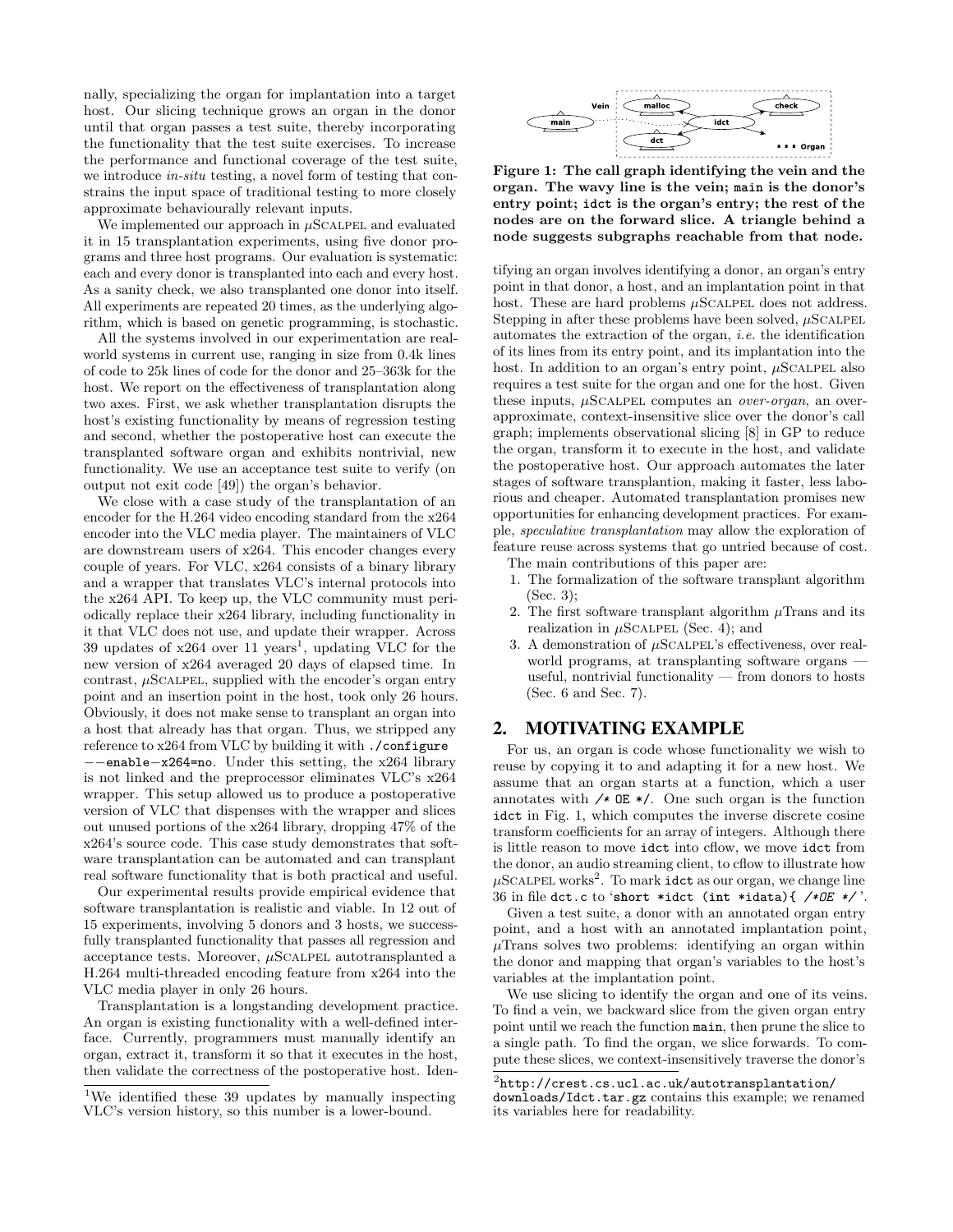call graph and transitively include all the functions called by any function whose definition we reach. Fusing the slices produces an over-organ that conservatively over-approximates the actual organ. To be viable, automatic transplantation cannot use the over-organ. To solve this problem,  $\mu$ SCALPEL builds an organ that includes only those portions of the over-organ needed to pass a user-supplied organ test suite. For example, 'fwrite (prev\_samples, 2, num\_samples, ofile)' (recv.c:64) outputs an audio file. The organ test suite ignores this functionality, so  $\mu$ SCALPEL removes it.

An organ requires a specific execution environment. To make the required program state explicit in the organ's signature, we lift globals in the unmodified organ in the donor into its signature. The signature for our running example contains the following local and global variables: '**int** N, **double** scale0, FILE ∗ifile, FILE ∗ofile, ...'.

The insertion point in the host defines an execution environment. We choose output.c:342 as the implantation point because it exposes the array of line numbers for the organ. After annotation output.c:342 is '**static void** tree\_output(){ */∗IP∗/*'. While deciding where to place them may be difficult,  $OE$  and IP are the only two annotations  $\mu$ SCALPEL requires.

We reify the host environment as an interface that captures all variables, both local and global. Transplantation requires mapping the parameters of this host-side interface to the organ's parameters. We can consider the organ's signature and the graft interface as set of parameters whose elements are typed formals. Under this interpretation, transplantation fails if the parameter set of host's graft interface is not superset of the organ's signature. The problem then is to efficiently find an ordering of a subset of the parameters in the graft interface that matches the organ's signature and is correct under an organ's test suite. For this,  $\mu$ SCALPEL binds the variables in the organ's signature at the parameters of graft\_idct and synthesizes a call. For our example, this call is: 'graft\_idct(length,symbols,i,outfile,num,...)'.

#### <span id="page-2-0"></span>3. PROBLEM FORMULATION

This section defines the software transplantation problem; [Sec. 4](#page-2-1) shows  $\mu$ Trans, our algorithm for solving this problem.

**Terminology**  $D$  is a donor program from which we seek to extract a software organ  $O$ , code in  $D$  that implements some functionality of interest, to transplant. The organ O has entry points or locations, which we call  $L<sub>O</sub>$ . H is the host program into which we seek to transplant  $O$  at  $L_H$ , the target location(s) in the host. From the start of  $D$ , there may be many paths of execution that reach one of  $L<sub>O</sub>$ ; there is at least one, or  $O$  is nonfunctional and not worth transplanting. These paths build the program environment,  $\Gamma_O$ , on which O's execution depends. For instance,  $\Gamma_O$  may contain initialised globals or populated global data structures. In keeping with the transplantation analogy, we call these paths veins. We assume that all of them correctly build  $\Gamma_O$ , pick one, and call it V.

Software Organ Transplantation Organ transplantation involves inserting all statements from the organ O and V into the target site in the host. For the host,  $H$ , with target site  $L_H$ , and the organ to be transplanted,  $O$ , the postoperative host is  $H' = \phi(H, L_H, O)$ . The function  $\phi$  is a set of rewriting rules that adapt O to the lexical context defined by  $L_H$ .

The output of  $O$  in the donor  $D$  may differ from its output in  $H'$ . For example, assume O sorts and outputs a set of numbers from a file and that  $D$  merely opens the file before

<span id="page-2-3"></span>

Figure 2: Overall architecture of  $\mu$ Trans; an SDG is a system dependency graph that the genetic programming phase uses to constrain its search space.

invoking  $O$ , while  $H'$  opens and doubles the contents of the file before invoking O. We therefore need to equate observations that can be made of executions of O in the donor D to those in H'. We denote this equality  $\simeq$ . It can be thought of as a mapping from an oracle for O in the donor to an oracle for O in the postoperative host.

To be successful, a transplanted organ must 1) not disrupt the existing functionality of its host and 2) must actually execute and add the desired functionality to its host.

<span id="page-2-2"></span>Definition 1 (Software Organ Transplantion). Software organ transplantation has occurred when  $[[H]] = [[H']]_{\neg O} \land$  $[D]_O \simeq [H']_O$ , where  $[P]_O$ , borrowed from denotation semantics  $[55]$ , is the meaning of  $P$  restricted to the observable behaviors of O in P.

 $\mu$ Trans Transplantation Program equivalence is undecidable, so we approximate it with testing. To realize [Def. 1,](#page-2-2) we first regression test  $H'$  against  $H$ 's test suite, then use acceptance testing over tests that elicit  $O$ 's behavior in  $H'$ .

Let  $T_R^H$  be the regression test suite for a host H. We say that the organ O passes regression testing if (and only if) all regression test cases yield identical observations on the original host  $H$  and the postoperative host  $H'$ :

Definition 2 (Regression Testing). The organ beneficiary *H'* passes regression testing iff  $\forall t \in T_R^H \cdot H(t) = H'(t)$ .

Let  $T_A^D$  be the acceptance test suite for D that exercises the organ O. We say that an organ beneficiary passes acceptance testing if (and only if) all of the donor's acceptance test cases that exercise O yield observations that are equivalent under  $\simeq$  to those same test cases adapted as necessary, by the function  $\tau$ , for the organ beneficiary:

<span id="page-2-4"></span>Definition 3 (Acceptance Testing). The organ beneficiary H' passes acceptance testing iff  $\forall t \in T_A^D \cdot D(t) \simeq H'(\tau(t)).$ 

It is the responsibility of the programmer to select  $D$ , an entry point  $L<sub>O</sub>$  to some functionality of interest in  $D$ ,  $H$ , its target site  $L_H$ , and to define  $\simeq$  and  $\tau$ . It is the responsibility of  $\mu$ Trans to find V, O,  $\phi$ , and insert O into H at  $L_H$ . An organ in the donor and its version after transplantation are type 4 clones, related by the rewriting system  $\phi$ .

#### <span id="page-2-1"></span>4. THE µTRANS APPROACH

[Fig. 2](#page-2-3) shows the overall architecture of the  $\mu$ Trans approach to the software transplantation problem. Given an organ's entry point  $L_O$  and  $T_D^O$ , a test suite that exercises O's behaviour,  $\mu$ Trans progressively 'evolves' O and V by adding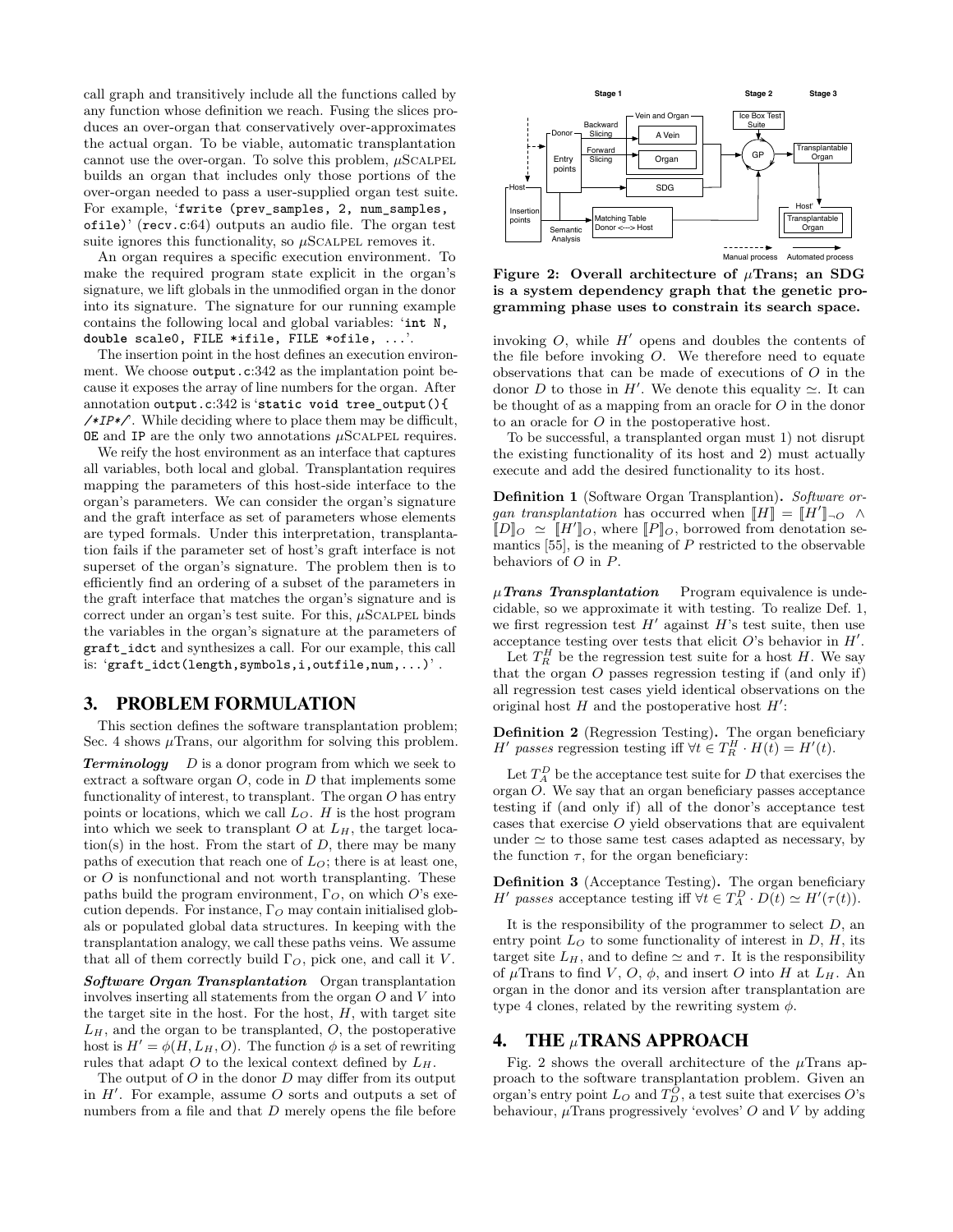<span id="page-3-0"></span>

code along a path (a vein) from donor start to  $L<sub>O</sub>$ . The search space is enormous, consisting of all combinations of all valid statements and variables of the desired functionality in the donor and host. To explore this search space efficiently, we separate our approach into two stages.

In the first, organ-extraction stage, we slice out an overorgan, a conservative over-approximation of the organ and one of its veins. The organ implements the functionality we wish to transplant; the vein builds and initializes an execution environment that the organ expects. In the second, implantation stage, we apply genetic programming, using the donor's test suite, reduce the over-organ and adapt it to execution environment at  $L_H$ , the insertion context in the host. The second stage implements observational slicing [\[8\]](#page-10-9) in GP to simultaneously reduce the over-organ and explore mappings of the organ's parameters to variables in scope at  $L_H$ . The second stage ends by implanting the organ into the host. Finally, we apply additional testing to validate the correctness of the postoperative host. This section explains the first and the second stages of  $\mu$ Trans in detail; [Sec. 5](#page-4-0) discusses its validation.

#### 4.1 Stage 1: Organ Extraction

This stage takes the donor, annotated with  $L<sub>O</sub>$ , and the organ's entry point in the donor. It produces two outputs for the second stage. First, it constructs an over-organ, a vein and an organ, that contains all the code in the donor that implements the organ, given the organ's entry with  $L<sub>O</sub>$ . Second, it builds the donor's System Dependence Graph (SDG) which is used during GP to reject syntactically invalid offspring.

To produce the over-organ's vein and the organ below, we produce a conservative, over-approximate slice by contextinsensitively traversing the donor's call graph: we include all functions called by any function we reach. An organ's vein is a path from a donor's start to  $L<sub>O</sub>$ , the organ's entry. It contains all source code that constructs the organ's parameters. To create it, we backward slice the donor from  $L<sub>O</sub>$ , traversing the call graph in reverse. Once we reach the donor's main function, we prune the slice to retain only the shortest path, under the assumption that all paths to the organ are equivalent with respect to correctly constructing the organ's parameters. The organ's vein in the case of the running example [\(Sec. 2\)](#page-1-3) is: 'idct←recv\_packet←transmit\_packet← send\_packet←main'. To construct the initial organ, we forward slice the donor from  $L<sub>O</sub>$ . The forward slice for the idct organ [\(Sec. 2\)](#page-1-3) is: 'check, dct, malloc, cos, printf'.

This over-organ is quite imprecise; we rely on the second stage to refine it to a small organ suitable for implantation. Investigating more precise techniques is future work.

Last, this phase outputs data and control dependency information. The GP process may generate many invalid programs, offspring that use undeclared variables or include only a syntactically invalid part of a compound statement, like an **if**−**else**. Both of these issues occurred in our running example. In recv.c, GP selected '**else if** (nrOfLost

Packets  $==$  2)' (line 119). Tracking the data dependency ensures we include the declaration '**int** nrOfLostPackets' (line 100), while the control dependency ensures the inclusion of '**if** (nrOfLostPackets == 1)'(line 102), the predicate of the '**else if**' statement, since, in isolation, it violates C syntax.

#### 4.2 Stage 2: Organ Reduction and Adaption

The second stage of  $\mu$ Trans has two steps. The first searches for bindings from the host's variable in scope at the implantation point to the organ's parameters. Some of these variables need to be created and initialized during implantation; others use existing host variables. In the former case, we use  $\alpha$ -renaming [\[2\]](#page-10-10) to avoid variable capture; in the latter, we use types to restrict the space of possible mappings.

We use genetic programming to evolve an organ and its vein from the over-organ produced by the first phase. To this end, we introduce in-situ unit testing. Traditional unit testing covers infeasible paths because it does not assume knowledge of how the unit will be used, i.e. constraints on its starting program states, and therefore executes paths that are infeasible in-situ, when the unit is embedded in a program. In-situ unit testing is a novel form of unit testing that starts from a valid program state rather than an arbitrary state. It loops over this state, modifying individuals to maximize coverage.

In-situ is a generally useful concept. In addition to its use in GP, it increased the rigor of our validation. Hosts tend to have large input spaces into which  $\mu$ Trans inserts alien code. Finding a path in the beneficiary to the transplanted organ can be difficult. In-situ unit testing allows us to leverage a single path to rigorously test whether the new functionality executes correctly in the host. During in-situ testing, any calls the unit makes to its enclosing environment, like its host in autotransplantation, are executed and not stubbed or mocked as they would be in traditional unit testing [\[4\]](#page-10-11).

 $\mu$ Trans thus realises a form of dynamic, observational slicing which removes redundant states from V while ensuring that O and V remain compilable and executable, and still correctly construct the parameters that  $O$  needs to retain the correct behaviour as defined by  $T_D^O$ , and *in-situ* unit testing.

[Fig. 3](#page-3-0) shows an example of the chromosome used in our GP. We inline all functions, then map the over-organ's statements to an array; each array index uniquely identifies each statement. The chromosome of each individual has two parts: a host-to-organ map and a list of the indices in the over-organ that this individual includes.

Unlike conventional GP, which creates an initial population from individuals that contain multiple statements,  $\mu$ SCALPEL generates an initial population of individuals with just 1 statement, uniformly selected. Our underlying assumption is that our organs need very few of the statements in their donor. We also want to evolve small organs. Starting from one LOC gives  $\mu$ SCALPEL the possibility to find small solutions quickly.

[Alg. 1](#page-4-1) shows the process of generating the initial population. The organ's symbol table stores all feature-related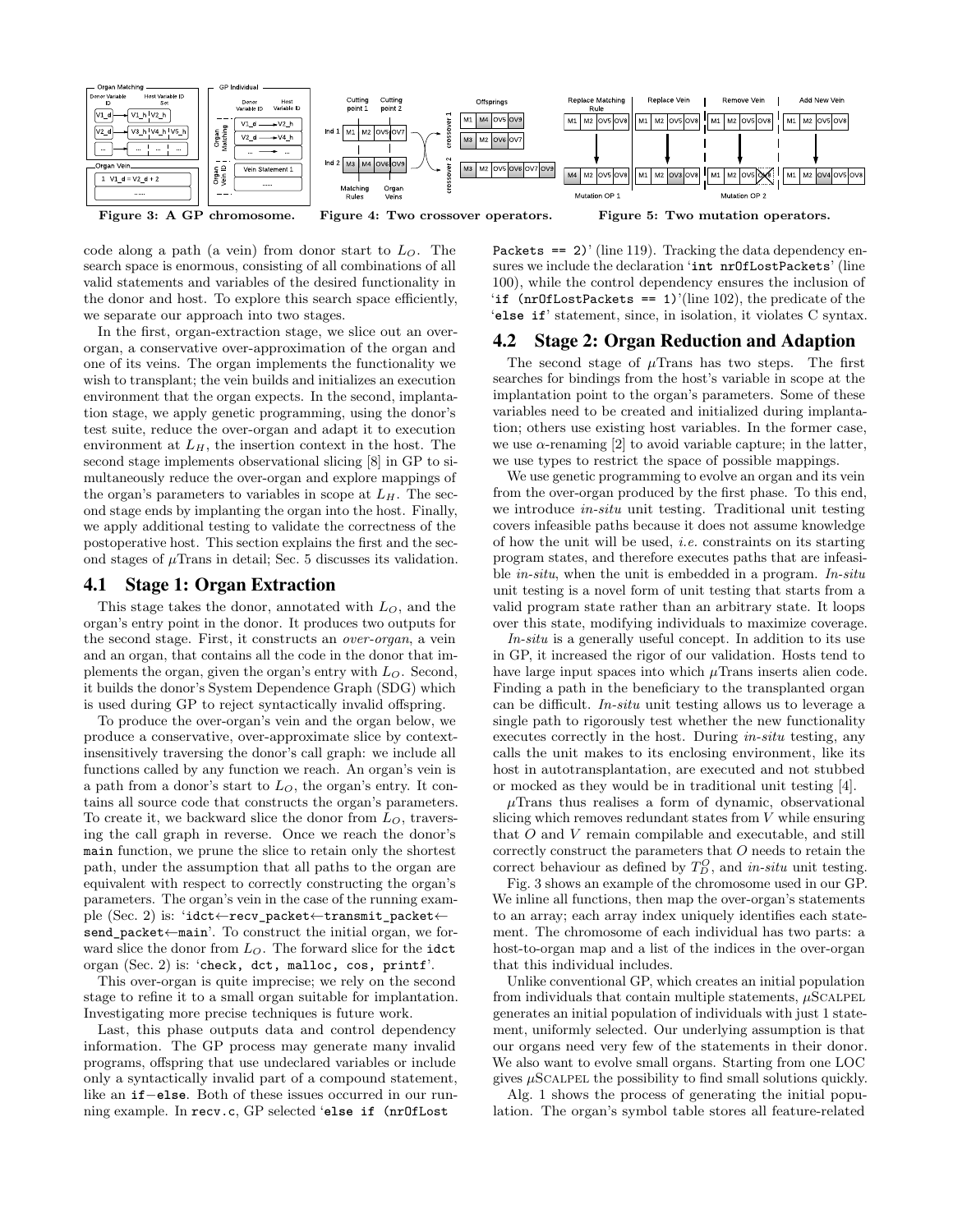<span id="page-4-1"></span>**Algorithm 1** Generate the initial population  $P$ ; the function choose returns an element from a set uniformly at random.

Input  $\overline{V}$ , the organ vein;  $S_D$ , the donor symbol table;  $O_M$ , the host type-to-variable map;  $S_p$ , the size of population; v, statements in individual; m, mappings in individual.

1:  $P := \emptyset$ 2: for  $i := 1$  to  $S_p$  do<br>3:  $m, v := \emptyset, \emptyset$ 4: for all  $s_d \in S_D$  do<br>5:  $s_b := \text{choose} O_M$ 5:  $s_h := \text{choose}(O_M[s_d])$ <br>
6:  $m := m \cup \{s_d \to s_h\}$ <br>
7:  $v := \{ \text{choose}(V) \}$ 6:  $m := m \cup \{s_d \to s_h\}$ <br>7:  $v := \{ \text{ choose}(V) \}$ 8:  $P := P \cup \{(m, v)\}$  $9:$  return  $P$ 

variables used in donor at  $L<sub>O</sub>$ . For each individual, [Alg. 1](#page-4-1) first uniformly selects a type compatible binding from the host's variables in scope at the implantation point to each of the organ's parameters. We then uniformly select one statement from the organ, including its vein, and add it to the individual. The GP system records which statements have been selected and favours statements that have not yet been selected.

**Search Operators** During GP,  $\mu$ Trans applies crossover with a probability of 0.5. We define two custom, crossover operators: fixed-two-points and uniform crossover. The fixedtwo-points crossover is the standard fixed-point operator separately applied to the organ's map from host variables to organ parameters and the statement vector, restricted to each vector's centre point. The uniform crossover operator produces only one offspring, whose host to organ map is the crossover of its parents' and whose  $V$  and  $O$  statements are the union of its parents. The use of union here is novel. Initially, we used conventional fixed-point crossover on organ and vein statements vectors, but convergence was too slow. Adopting union sped convergence, as desired. [Fig. 4](#page-3-0) shows an example of applying the crossover operators on the two individuals on the left.

After crossover, one of the two mutation operators is applied with a probability of 0.5. The first operator uniformly replaces a binding in the organ's map from host variables to its parameters with a type compatible alternative. In our running example, say an individual currently maps the host variable curs to its N\_init parameter. Since curs is not a valid array length in idct, the individual fails the organ test suite. Say the remap operator chooses to remap N\_init. Since its type is **int**, the remap operator selects a new variable from among the **int** variables in scope at the insertion point, which include 'hit\_eof, curs, tos, length, . . . ' . The correct mapping is N\_list to length; if the remap operator selects it, the resulting individual will be more fit.

The second operator mutates the statements of the organ. First, it uniformly picks  $t$ , an offset into the organ's statement list. When adding or replacing, it first uniformly selects a index into the over-organ's statement array. To add, it inserts the selected statement at  $t$  in the organ's statement list; to replace, it overwrites the statement at  $t$  with the selected statement. In essence, the over-organ defines a large set of addition and replacement operations, one for each unique statement, weighted by the frequency of that statement's appearance in the over-organ. [Fig. 5](#page-3-0) shows an example of applying  $\mu$ Trans's mutation operators.

At each generation, we select top 10% most fit individuals (i.e. elitism) and insert them into the new generation. We use tournament selection to select 60% of the population for reproduction. Parents must be compilable; if the proportion of possible parents is less than 60% of the population, [Alg. 1](#page-4-1) generates new individuals. At the end of evolution, an organ

that passes all the tests is selected uniformly at random and inserted into the host at  $H_l$ .

**Fitness Function** Let  $I_C$  be the set of individuals that can be compiled. Let  $T$  be the set of unit tests used in GP,  $TX_i$  and  $TP_i$  be the set of non-crashed tests and passed tests for the individual  $i$  respectively. Our fitness function follows:

$$
fitness(i) = \begin{cases} \frac{1}{3}(1 + \frac{|TX_i|}{|T|} + \frac{|TP_i|}{|T|}) & i \in I_C \\ 0 & i \notin I_C \end{cases}
$$
 (1)

For the autotransplantation goal, a viable candidate must, at a minimum, compile. At the other extreme, a successful candidate passes all of the  $T_D^O$ , the developer-provided test suite that defines the functionality we seek to transplant. These poles form a continuum. In between fall those individuals who execute tests to termination, even if they fail. Our fitness function therefore contains three equally-weighted fitness components. The first checks whether the individual compiles properly. The second rewards an individual for executing test cases to termination without crashing and last rewards an individual for passing tests in  $T_D^O$ .

**Implementation** Implemented in TXL and C,  $\mu$ SCALPEL realizes  $\mu$ Trans and comprises 28k SLoCs, of which 16k is TXL [\[17\]](#page-10-12), and 12k is C code.  $\mu$ SCALPEL inherits the limitations of TXL, such as its stack limit which precludes parsing large programs and its default C grammar's inability to properly handle preprocessor directives. As an optimisation we inline all the function calls in the organ. Inlining eases slice reduction, eliminating unneeded parameters, returns and aliasing. For the construction of the call graphs, we use GNU cflow, and inherit its limitations related to function pointers.

#### <span id="page-4-0"></span>5. EMPIRICAL STUDY

This section explains the subjects, test suites, and research questions we address in our empirical evaluation of automated code transplantation as realized in our tool,  $\mu$ SCALPEL.

Subjects We transplant code for five donors into three hosts. We used the following criteria to choose these programs. First, they had to be written in C, because  $\mu$ SCALPEL currently operates only on C programs. Second, they had to be popular real-world programs people use. Third, they had to be diverse. Fourth, the host is the system we seek to augment, so it had to be large and complex to present a significant transplantation challenge, while, fifth, the organ we transplant could come from anywhere, so donors had to reflect a wide range of sizes. To meet these constraints, we perused GitHub, SourceForge, and GNU Savannah in August 2014, restricting our attention to popular C projects in different application domains.

Presented in [Tab. 1,](#page-5-0) our donors include the audio streaming client IDCT, the simple archive utility MYTAR, GNU Cflow (which extracts call graphs from C source code), Web- $\text{server}^3$  $\text{server}^3$  (which handles HTTP requests), the command line encryption utility TuxCrypt, and the H.264 codec x264. Our hosts include Pidgin, GNU Cflow (which we use as both a donor and a host), SOX, a cross-platform command line audio processing utility, and VLC, a media player. We use x264 and VLC in our case study in [Sec. 7;](#page-7-0) we use the rest in [Sec. 6.](#page-6-0)

These programs are diverse: their application domains span chat, static analysis, sound processing, audio streaming, archiving, encryption, and a web server. The donors vary in size from 0.4–63k SLoC and the hosts are large, all greater

<span id="page-4-2"></span> $^3$ <https://github.com/Hepia/webserver>.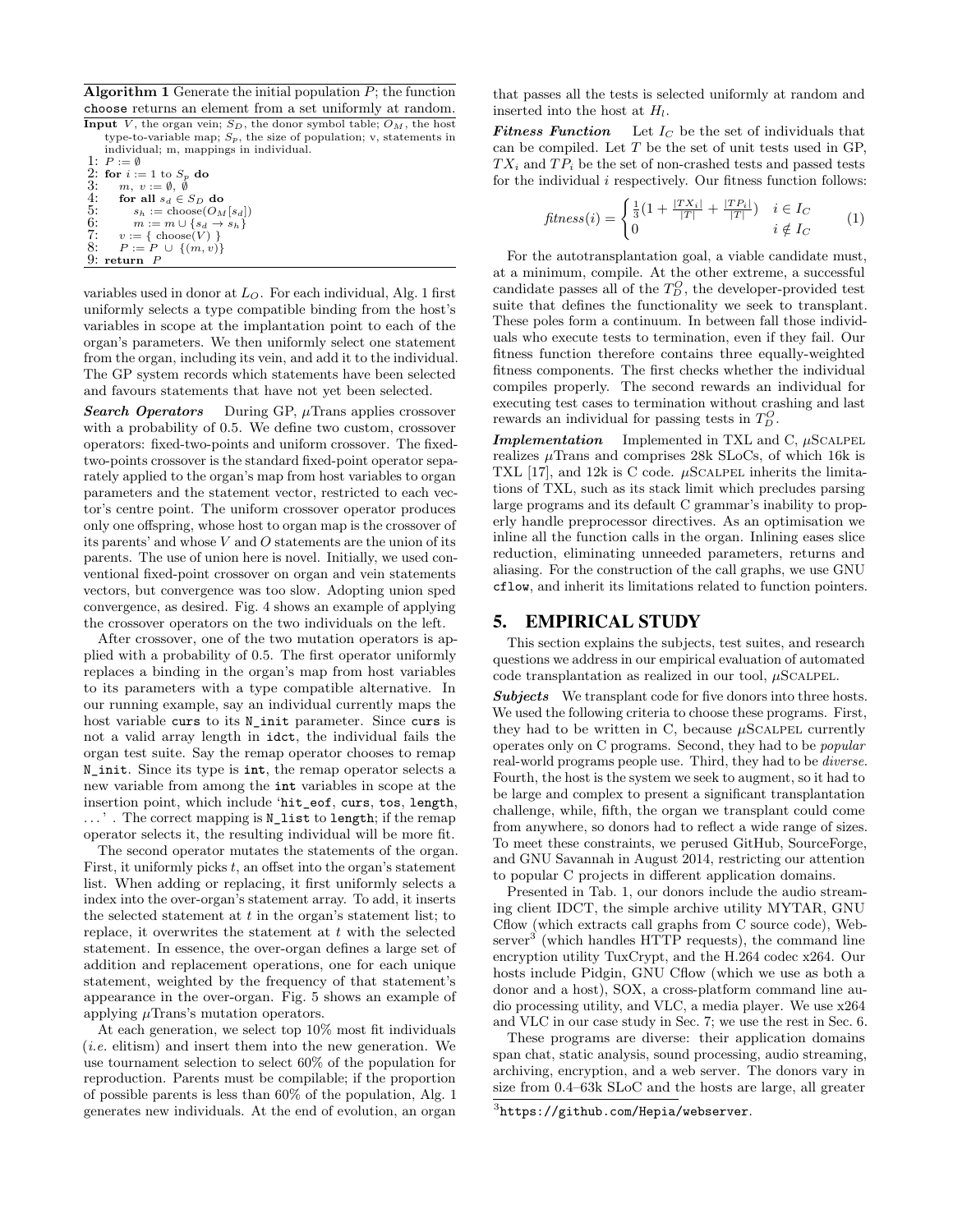<span id="page-5-0"></span>Table 1: Donor and host corpus for the evaluation.

|             |             |             | <b>Tests</b>     |          |  |
|-------------|-------------|-------------|------------------|----------|--|
| Subjects    | Type        | <b>Size</b> | $\#\text{Regr.}$ | #Unit    |  |
| <b>Idct</b> | Donor       | 2.3k        |                  | $3 - 5$  |  |
| Mytar       | Donor       | 0.4k        |                  | 4        |  |
| Cflow       | Donor       | 25k         |                  | $6 - 20$ |  |
| Webserver   | Donor       | 1.7k        |                  | 3        |  |
| TuxCrypt    | Donor       | 2.7k        |                  | $4 - 5$  |  |
| x264        | Donor       | 63k         |                  | 5        |  |
| Pidgin      | <b>Host</b> | 363k        | 88               |          |  |
| Cflow       | <b>Host</b> | 25k         | 21               |          |  |
| SOX         | Host.       | 43k         | 157              |          |  |
| VLC         | <b>Host</b> | 422k        | 20               |          |  |

than 20k SLoC. They are popular: Wikipedia reports that more than 3 million people used the Pidgin chat client in 2007. Pidgin, SOX, and TuxCrypt are downloaded from SourceForge over a million times each year on average. VLC, MyTar, and Webserver average 105 forks and 148 watchers on GitHub. x264 is an award winning and GNU Cflow is a well-known, well-maintained static analysis tool.

Test Suites We use three different test suites to evaluate the degree to which a transplantation was successful: 1) the host's pre-existing regression test suite, 2) a manually augmented version of the host's regression test suite (regression++), and 3) an acceptance test suite for the postoperative host, manually updated to test the transplanted functionality at the system-level. A host's developers designed its pre-existing regression test suite and distributed it. Sadly, these suites do not always achieve high statement coverage. We use these test suites to answer RQ1.1. To achieve higher statement coverage, we manually added tests to a host's pre-existing test suite to create regression++, our augmented regression suites, for each host. We use these test suites to answer  $\mathbf{RQ1.2}$ . Finally, we manually realized [Def. 3,](#page-2-4) defining input adaption  $\tau$  and equivalence  $\simeq$  for the test oracle, to create an acceptance test suite for the postoperative host: starting from the donor's acceptance tests, one of the authors devised acceptance tests for the postoperative host that execute the transplanted software organ from the postoperative host's entry point. They assess whether the new functionality required is to be found in the host. Our acceptance tests are not weak proxies [\[49\]](#page-11-8). Thus, our test cases check whether or not the output of the organ is correct with respect to the original donor program, rather than just checking the exit code. We use these to answer RQ2. Our corpus and our test suites are available at <http://crest.cs.ucl.ac.uk/autotransplantation>.

**Research Questions** Since our approach transplants code from the donor into the host, a natural first question to ask is 'Whether transplantation breaks anything in the host program?'. In biological terms, we are checking the side-effects of the transplantation. In software engineering, this question becomes one of regression testing: 'Does the modified host pass all the regression test cases?'. If it does, then we conclude that we have found no evidence for any side effects of the transplant operation. This motivates our first research question:

Research Question 1: Can we transplant a software organ into host that, after transplantation, still passes all of its regression tests?

Of course, the answer to this question depends critically on the quality of the regression testing. All the programs with which we experimented are real-world systems equipped with test suites, deemed to be useful and practical by their developers. However, they were not designed to test transplants and may not be sufficiently rigorous to find regression faults introduced by transplantation.

<span id="page-5-1"></span>

Figure 6: Three validation steps; the dashed boxes are test cases we created.

We computed coverage information for each subject's test suites and found that it was not always high. Finding test suites that achieve high coverage of real-world code using system-level testing is a known challenge. Despite much work on tool development, automating extensive coverage in system-level testing remains an open problem [\[37\]](#page-11-9). Furthermore, the value of higher coverage in testing is the subject of ongoing debate in the research community [\[31\]](#page-11-10).

Nevertheless, since we are injecting new code into the host from a foreign donor, we certainly ought to seek to cover the host system as thoroughly as possible in our testing. We therefore manually augmented each subject's existing regression test suites with additional test cases to increase coverage. Our aim is to more rigorously regression test our transplant operations for side effects. This motivates our two specific versions of RQ1, which focus on each of these coerces of regression test suite:

RQ1.1: Can we transplant a software organ and still pass all of the postoperative host's existing regression tests?

RQ1.2: Can we transplant a software organ and still pass a regression test suite, manually augmented to achieve high coverage in the postoperative host?

Achieving transplantation without side effects is necessary, but not sufficient for success. We need to do more than merely insert alien code into the host without breaking regressions tests; we need to augment the functionality of the postoperative host with new behaviour that replicates the software organ we extracted from the donor, or the operation is pointless. This motivates our second research question:

Research Question 2: Does the transplanted organ provide any new functionality to its postoperative host?

We consider two approaches to test whether the postoperative host exhibits the transplanted functionality. The first, natural question to ask is whether the postoperative host passes acceptance tests, that is, system-level tests that specifically target the new, hoped for behaviour that would represent an implementation of the new feature in the host. For this purpose, we need to adapt the donor's acceptance test suite to be suitable for the postoperative host, i.e. define  $\tau$  in [Def. 3.](#page-2-4) In the most cases, the donor's inputs and the host's are very different. Thus, we have manually defined the  $\tau$  function, for each transplantation. For example, Cflow takes a set of C source code files as input, while Pidgin is a GUI program. Thus, to supply Cflow with its inputs, after its insertion into Pidgin, we added code to Pidgin that opens a dialog to prompt the user for files. To validate the transplantation, we then compared the output of the Cflow organ in Pidgin against the original Cflow over same set of files.

In summary, our first two research questions draw on three different forms of validation, as outlined in [Fig. 6.](#page-5-1) If we can find transplants that pass regression tests and transfer a meaningful amount of new functionality into the host, satisfying all three of these validation steps, then this would be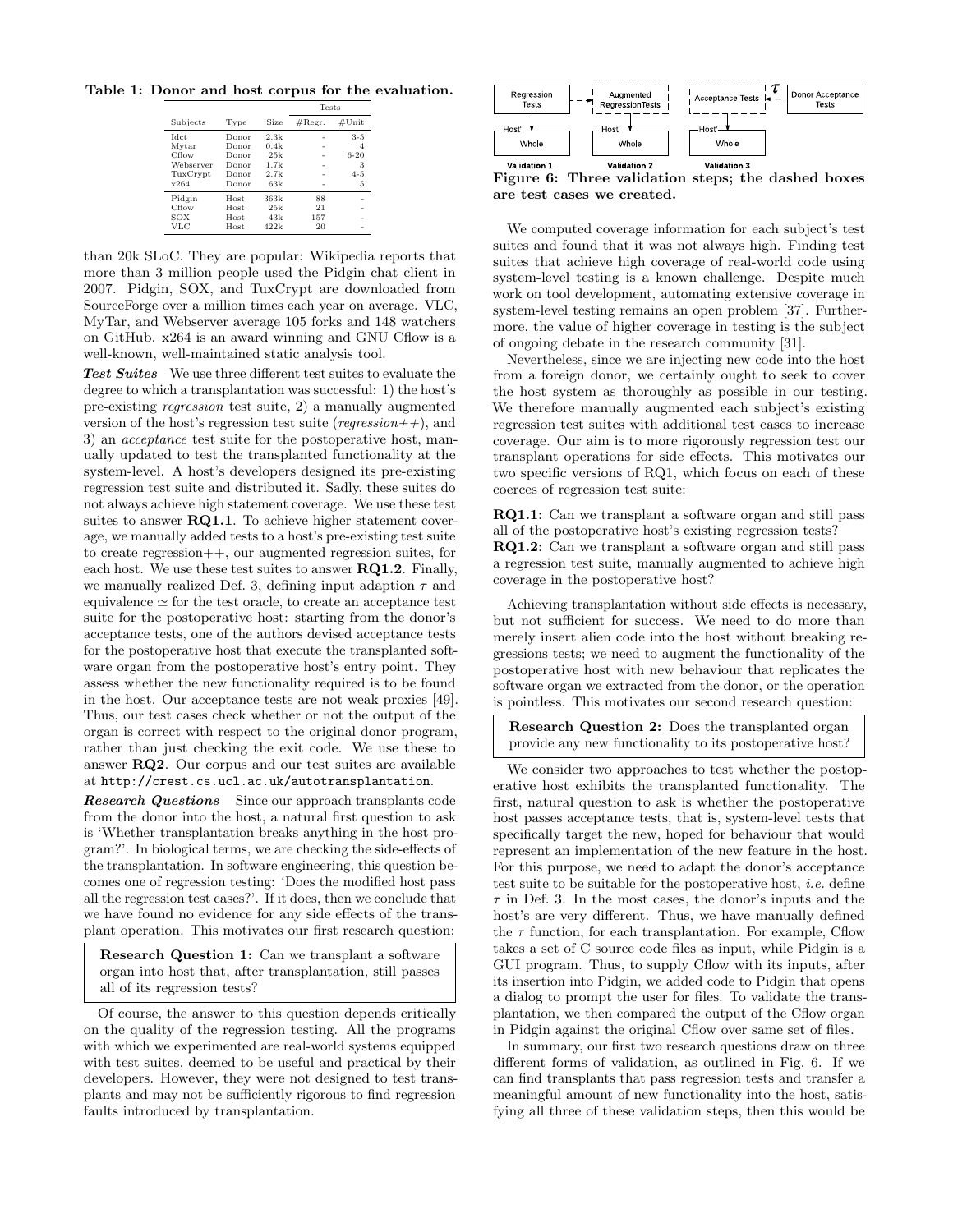<span id="page-6-1"></span>Table 2: Transplantation results over 20 repetitions: column unanimously passing runs shows the number of runs that passed all test cases in all test suites; column Test Suites shows the results for each test suite: PR reports the number of passing runs; All and O report statement coverage (%) for the postoperative host and for the organ; column Time shows the execution time (User+Sys) in minutes; \* excludes tests that failed due to a pre-existing bug in the organ.

|                                           |                                                | Unanimously                         | <b>Test Suites</b>               |                            |                                                          |                                      |                            |                            |                               | Time (min)                 |                            |                          |                                          |
|-------------------------------------------|------------------------------------------------|-------------------------------------|----------------------------------|----------------------------|----------------------------------------------------------|--------------------------------------|----------------------------|----------------------------|-------------------------------|----------------------------|----------------------------|--------------------------|------------------------------------------|
| Donor                                     | Host                                           | Passing<br>$Runs$ $(PR)$            |                                  | Regression<br>PR All       | $\circ$                                                  | $Regression++$                       | PR All                     | $\circ$                    | Acceptance                    | PR All                     | $\circ$                    | Avg.                     | Std.<br>Dev.                             |
| IDCT<br>MyTar<br>Web<br>Cflow<br>TuxCrypt | Pidgin<br>Pidgin<br>Pidgin<br>Pidgin<br>Pidgin | $16*$<br>16<br>$\Omega$<br>15<br>15 | 20<br>20<br>20<br>20<br>20       | 8<br>8<br>8<br>8<br>8      | $\Omega$<br>$\Omega$<br>$\Omega$<br>$\Omega$<br>$\Omega$ | 17<br>18<br>$\mathbf{0}$<br>15<br>17 | 51<br>51<br>51<br>52<br>51 | 99<br>93<br>65<br>53<br>88 | $16*$<br>20<br>18<br>16<br>16 | 40<br>40<br>40<br>41<br>40 | 99<br>61<br>65<br>54<br>88 | 5<br>3<br>8<br>58<br>29  | 5<br>16<br>10                            |
| IDCT<br>MyTar<br>Web<br>Cflow<br>TuxCrypt | Cflow<br>Cflow<br>Cflow<br>Cflow<br>Cflow      | 16<br>17<br>$\bf{0}$<br>20<br>14    | 17<br>17<br>$\theta$<br>20<br>15 | 48<br>50<br>3<br>71<br>46  | 91<br>52<br>13<br>70<br>66                               | 16<br>17<br>$\theta$<br>20<br>14     | 69<br>69<br>61<br>71<br>69 | 91<br>90<br>68<br>70<br>87 | 16<br>20<br>17<br>20<br>16    | 50<br>50<br>49<br>71<br>50 | 99<br>91<br>62<br>70<br>83 | 3<br>3<br>5<br>44<br>31  | 5<br>$\lt1$<br>$\overline{2}$<br>9<br>11 |
| IDCT<br>MvTar<br>Web<br>Cflow<br>TuxCrypt | SOX<br>SOX<br>SOX<br>SOX<br>SOX                | 15<br>17<br>$\Omega$<br>14<br>13    | 18<br>17<br>$\Omega$<br>16<br>13 | 32<br>31<br>12<br>29<br>35 | 94<br>62<br>27<br>47<br>79                               | 17<br>17<br>$\Omega$<br>15<br>13     | 42<br>42<br>12<br>41<br>41 | 94<br>90<br>67<br>66<br>86 | 16<br>20<br>17<br>14<br>14    | 20<br>22<br>12<br>19<br>20 | 94<br>60<br>65<br>59<br>79 | 12<br>3<br>7<br>89<br>34 | 17<br>$\lt 1$<br>3<br>53<br>13           |

encouraging evidence that automated code transplantation is a feasible means of extracting and transplanting functionality from donors to hosts. However, there remains the question of the computational cost of this overall approach:

Research Question 3: What is the computation effort to find these organs?

We answer the first 3 questions entirely quantitatively using our study of 15 transplant attempts from 5 donors into 3 hosts including, as a sanity check, one self-application of a donor into itself. With these questions, we give initial empirical evidence to support our claim that  $\mu$ Trans to automated reuse merits further consideration.

However, even if the answers to all of these questions are generally positive and encouraging, there remains the question of whether autotransplantation can deliver useful new functionality. This motivates our final research question:

Research Question 4: Can automated transplantation transfer useful new functionality into the host?

To answer this question we use  $\mu$ SCALPEL to automatically transplant a feature into a host that was also developed by human developers. This allows us to qualitatively and quantitatively study an instance of transplantation in which we know the goal of transplantation is useful, since humans sought to achieve the same results using traditional manually intensive programming. For this study, we chose the VLC open source media player. The human-implemented feature we choose is the encoder for the H.264 format.

#### <span id="page-6-0"></span>6. RESULTS AND DISCUSSION

For all 15 experiments, we report the number of runs in which all test cases passed in all test suites. We call these unanimously passing runs and report them in [Tab. 2.](#page-6-1) We also report the number of successful runs for the regression, augmented regression and acceptance test suites (columns PR in [Tab. 2\)](#page-6-1). We repeat each experiment 20 times. Before we answer the research questions posed, we summarise our results.

We transplanted an archiving feature from MyTar. Generation of inverse discrete cosine transform coefficients from an array of integers was extracted from the IDCT donor, while

the AES encryption feature was extracted from TuxCrypt. We also transplanted our Web donor's functionality that starts a web server and provides file access. Parsing and processing C source code was the feature extracted from Cflow.

[Tab. 2](#page-6-1) provides evidence that automatic software transplantation is indeed feasible. In 12 out of 15 experiments all test cases passed, while 63% (188/300) of all the runs unanimously passed all test suites. New functionality from 4 out of 5 different donors has been successfully transplanted into the three chosen host systems. Moreover, within 20 repetitions we were successful in at least 13 runs in these cases. Given that we set ourselves the challenging task of transplanting new functionality into an existing system,  $\mu$ SCALPEL's success rate of at least 65% shows the great promise of  $\mu$ Trans.

Furthermore, our regression failure in the case of the Web donor is that the automatically extracted code contains a loop that listens for server requests. Regression tests were designed for the host prior to transplantation and may not handle nonterminating behaviour. However, in at least 17 runs, the postoperative host passed its acceptance test suites. The Web donor's organ is reachable in the postoperative host and its behaviour retained in all three hosts. When transplanting functionality from Cflow into itself we achieved 100% success rate. This confirms our suspicion that this case would be the easiest for our approach, since issues such as implantation point, variable scope and renaming become less of a concern.

Once we extracted a new functionality, we insert it into the host programs. We ran the test suites provided with Pidgin, Cflow and SOX to check if these software systems retained features deemed important by software developers.

 $RQ1.1:$  Can we transplant a software organ and still pass all given regression tests? In all but two cases, the beneficiaries pass the regression suites in at least 13 of 20 runs [\(Tab. 2\)](#page-6-1). Web servers are reactive systems, which contain an event loop. The webserver donor's organ contains such a loop, in which it listens for http requests. Some of Cflow and SOX tests enter the event loop, do not terminate, and fail. Therefore, the answer to RQ1.1 is that new functionality has been inserted in 13 out of 15 experiments without distorting host program behaviour exercised by the given test suites. In all transplantation experiments, Pidgin, on the other hand, passed all regression tests. Given this variance, we use gcov, a popular coverage tool, to measure the path coverage of our subject's test suites. [Tab. 2](#page-6-1) reports our results. The All columns report coverage rates for the entire host program with new functionality transplanted, while the O columns report statement coverage just for the organ. For Pidgin, the statement coverage rate is only 8%, while the transplanted code is not covered at all.

RQ1.2: Can we transplant a software organ and still pass a regression test suite, manually augmented to achieve high coverage in the postoperative host? We augmented the hosts' regression test suites with additional tests to increase statement coverage, which we report in [Tab. 2.](#page-6-1) The new test suites now cover 41–71% of the host programs with transplanted features, with one exception, while organ coverage is even higher, exceeding  $90\%$  in 6 cases. Furthermore, the success rate was largely retained for Cflow and SOX, where we lost at most one successful passing run for the augmented regression test suite vs. the pre-existing one, as shown in [Tab. 2.](#page-6-1) Coverage rates of Pidgin increased from 8% to 51–52% which had an impact on success rates. The augmented test suite covered 53–99% of the organ's code. Since the organ from Web donor was not covered by the original regression test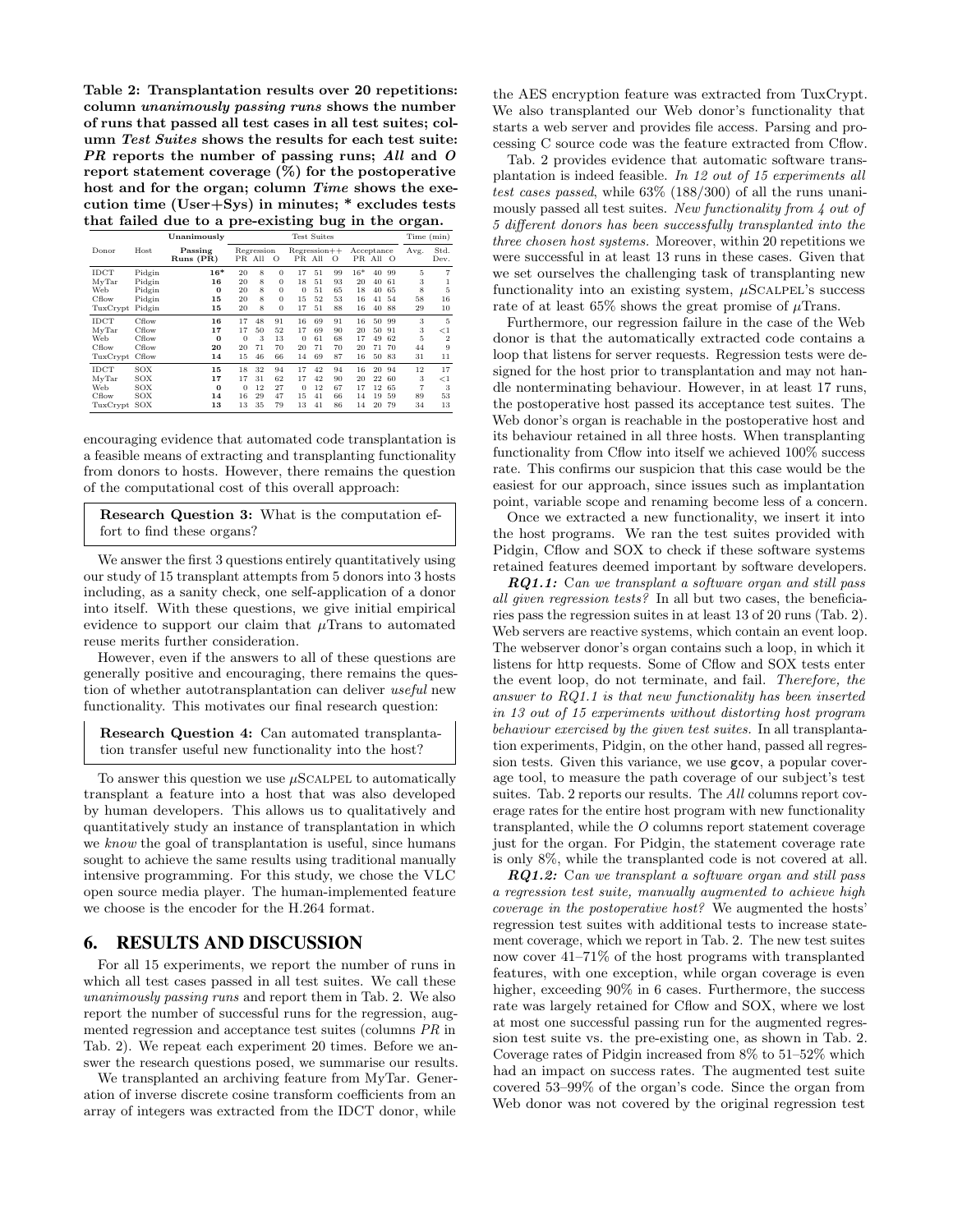suite and the organ contains an infinite loop, as pointed out above, the augmented suite has a pass rate of 0%. Therefore, our answer to RQ1.2 is that postoperative hosts passed all of their augmented regression tests in 12 out of 15 experiments.

**RQ2:** Does the transplanted organ provide any new functionality to its postoperative host? Next, we test whether the organ is reachable within the host and if it retains the desired behaviour. The numbers of successful runs of these acceptance test suites, and the statement coverage are presented in [Tab. 2.](#page-6-1) The statement coverage ranges from 54 to 99% for the organs and 12 to 71% for the whole host program with transplanted new functionality. Since these tests are aimed at the organ code, we did not expect to get high coverage in the hosts, which is the lowest, 12–22%, in the case of SOX. We suspect that dead code, from older audio formats that are no longer supported, is the reason. However, organ coverage always exceeds 59%. The highest coverage was achieved for Cflow, which contains recursive calls.

The number of times the entire acceptance suite passed ranges from 14 to 20. This means that new features are indeed found in the hosts in at least 70% of the repeated runs. Moreover, all subjects with new functionality from MyTar pass all acceptance tests in all 20 runs, hence the organ is always reachable. Furthermore, by transplanting a piece of IDCT into Pidgin, we discovered a bug in the original code, not reachable in the donor. With Pidgin as its host, however, the IDCT organ can be reached with an empty array which the code does not handle. The success rates presented in [Tab. 2](#page-6-1) are based on the number of tests passed excluding our test cases that discover the bug, since it is present in the donor and we measure faithfulness to the original program. Therefore, not only we have shown that we can transplant code from one program into another, but also these new features will be reachable and executable. To answer RQ2, in all 15 experiments the transplanted features are accessible and provide the desired functionality. Moreover, 85% (256/300) of the runs passed all acceptance tests.

**RQ3:** What is the computation effort to find these organs? We have shown that we can successfully transplant new functionality into an existing software system. The question remains, how efficient is our approach? Average timings of extracting and transplanting a new feature into the host program are shown in [Tab. 2](#page-6-1) (column Avg). To answer RQ3, average runtime of one run of the transplantation process did not exceed 1.5 hour and in 8 cases it was less than 10 minutes. This shows the efficiency of our approach. If you consider the time it would have required for a human to perform the same tasks of adding new functionality, we believe that these timings would have been in the order of hours or days rather than minutes.

## <span id="page-7-0"></span>7. A CASE STUDY

Despite the fact that the answers to research questions 1–3 in [Sec. 5](#page-4-0) are generally positive and encouraging, the question of whether automatic transplantation can deliver useful new functionality remains: RQ4: Can automated transplantation transfer useful, new functionality into the host? We answer this question by considering the automated transplantation of a feature into a host that human developers implemented. This allows us to qualitatively and quantitatively study the transplantation of a feature whose transplantation we know to be useful, since humans worked to achieve the same results using traditional, manually intensive programming.

<span id="page-7-4"></span>

Figure 7:  $\mu$ SCALPEL autotransplants x264's encoder functionality into VLC; the donor is x264 , the organ its H.264 encoder, and the host is VLC, stripped of any reference to x264 prior to transplantation.

VLC is a popular open source media player<sup>[4](#page-7-1)</sup>; VLC seeks to offer a versatile media player that 'can play any file you can find'. To achieve this goal, VLC is under continual development, especially to handle new media formats. x264 is a popular, widely-used, award winning, open source video and audio encoding  $\text{tool}^5$  $\text{tool}^5$ , designed for the H.264/MPEG-4 AVC compression format<sup>[6](#page-7-3)</sup>. Both programs are substantial: at the time of this writing, x264 contains more than 63k lines of code and 211 files; version 2.1.5 of VLC contains more than 422k lines of code across 2821 files.

H.264 is an evolving video standard, to which features are continually added. Keeping a code base current with an evolving standard like H.264 is time-consuming. Currently the developers of VLC manually update the code related to x264 library, when its interface changes. VLC has invested considerable effort in supporting H.264, first implementing it in November 2003. Since then, over 450 commits in VLC's version history mention H.264. These commits run the gamut, including bug fixes, new features, or refactoring. The most recent change to mention H.264 was committed 21 January 2015. VLC's developers have worked over 11 years at maintaining and updating the handling of the H.264 format.

To insulate themselves from changes in x264, the VLC community includes it as a library veiled by wrapper, which they must update when it changes. Autotransplantation can sped this process by automatically handling renaming and, as we describe below, it also takes only that part of the x264 codebase that VLC actually uses. To use  $\mu$ SCALPEL here, a VLC developer strips out all the code at an implantation point (conceptually, this removes the previous version) as  $\mu$ SCALPEL implants an organ as an atomic entity, it does not merge it into existing code.

Consider [Fig. 7.](#page-7-4) At the left is the original VLC system, which links all of x264 as an external library and interacts with its encoder through a wrapper. At the right is the host, which we produced from original VLC codebase by stripping all references to  $x264$ , by building it using ./configure −−enable−x264=no; this setting does not link the x264 library and eliminates the wrapper via preprocessor directives. This step ensures that  $\mu$ SCALPEL transplanted new, rather than uncovering old, functionality.

We marked x264\_encoder\_close (encoder.c:2815) as the organ entry point and defined an organ test suite by using the original x264 implementation as the oracle. In the host, we annotated input\_DecoderNew (decoder.c:314) as the implantation point, because VLC calls this method for encoding or streaming a video, and choosing what encoder to use.

Using the organ entry point annotation and the organ test suite,  $\mu$ SCALPEL extracts the encoder organ, the box labeled

<span id="page-7-1"></span> $^4$ <http://www.videolan.org/vlc>.

<span id="page-7-2"></span><sup>5</sup> <http://www.videolan.org/developers/x264.html>.

<span id="page-7-3"></span> $^6$ [http://en.wikipedia.org/wiki/H.264/MPEG-4\\_AVC](http://en.wikipedia.org/wiki/H.264/MPEG-4_AVC).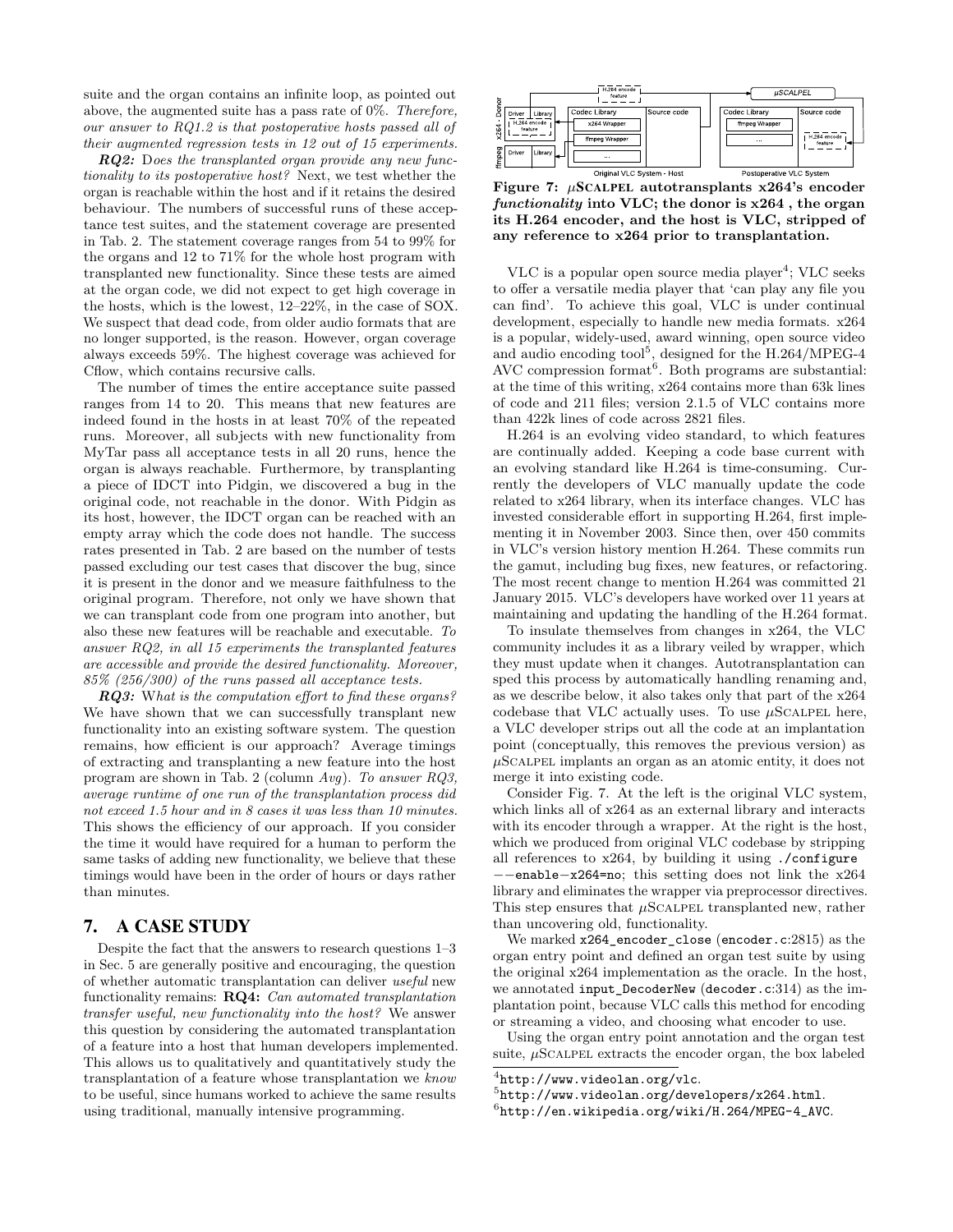'H.264 encode feature' in [Fig. 7,](#page-7-4) from the donor, then implants it into the stripped version of VLC at the designated implantation point to produce a postoperative version that includes x264 encoder functionality. Due to its use of slicing,  $\mu$ SCALPEL takes only what VLC needs and uses from x264, unlike the human process which replaces the x264 as a library and updates its wrapper.

## 7.1 Study Design and Setup

x264 is multi-threaded, and so is the organ that  $\mu\text{SCALPEL}$ extracted from it and transplanted. We transplanted the H.264 organ from x264 with the assembly optimisations disabled, because  $\mu$ SCALPEL is built on TXL's C grammar, which does not handle assembly code. The latest version of VLC (2.1.5) was our target host, after manually disabling its existing H.264 functionality by building it with ./configure −−enable−x264=no. As noted above, the implantation point is input\_DecoderNew, VLC's encoder selection method.

Before we could apply  $\mu$ SCALPEL to x264, we had to manually workaround TXL's limitations in handling C preprocessor directives: by default, TXL treats preprocessor directives as strings. Programmatically resolving an **#ifdef** as a string requires replacing it with its **then** branch or its **else** branch or both. In any nontrivial program, like x264, any of these choices either fail to compile or generate invalid code.

For our evaluation, we chose 5 movie trailers, with lengths varying between 10 and 138 seconds, frames between 150 and 2260, and bit rates between 3218 and 9419. We ran both of our versions of VLC — original and with the transplant — in command line mode, bypassing its GUI. We used VLC's command line parameter vlc://quit to close VLC when a video ends. We used the same encoding options across all videos and all program versions: x264 without and with x264 ASM optimisations, original VLC, and VLC with the x264 organ implanted. These options are '4:4:4 Predictive' for the profile option (colour handling), 4:2:0 for YUV (luminance and chrominance weight), and 2.2 for level (maximum bit rate).

#### 7.2 Observations

We transplanted a specific version of x264 into VLC. We cannot precisely measure how much time the VLC community spent updating their code for new versions of x264, so we bound it using VLC's version history. Over 11 years, the VLC community has upgraded VLC many times. We assumed that these upgrades triggered a burst of commits, where we consider a burst to be sets of four commits no more than 10 days apart. In VLC's version history, we identified 39 commit bursts whose logs contain '264'. On average, an H.264 commit occurred every 9 days. The average number of commits across the 39 bursts is 8; 312 commits were in bursts, while 126 were isolated. Each commit burst spanned 20 days on average. We uniformly selected the commit burst starting 5 January 2012 and ending 21 January 2012. It has 12 commits. Its commits changed 2 files. The diffstat of these commits is 171.

The total size of the organ  $\mu$ SCALPEL extracted was 23k LOCs, including the veins, as reported by cloc. In contrast, an over-approximate estimate of the equivalent human organ is 12k in VLC and 44k SLoC in its x264 library. Half of the  $\mu$ SCALPEL's organ's lines are global variable declarations; type and function definitions consume half the lines; inlined function calls are the next largest source of lines.  $\mu$ SCALPEL performs standard renaming, but is also able to reuse declarations in the host. For example, both VLC and x264

contain the typedef uint8\_t. In the vein, we have 'uint8\_t output\_csp\_fix[]' ; in the host, we have 'uint8\_t ∗p' in scope. Since the types are compatible,  $\mu$ SCALPEL unifies them, and removes uint8\_t from the organ, since it is no longer needed. The organ likely contains unnecessary functions. In the future, one could post-process  $\mu$ SCALPEL's output to shrink the organ, as proposed in GI work [\[41,](#page-11-11) [48\]](#page-11-12).

[Fig. 8](#page-9-0) shows  $\mu$ SCALPEL in action. On the left, [Fig. 8a](#page-9-0) contains a snippet of code as it appears in the donor, after slicing has identified it as part of the vein in the donor. [Fig. 8b](#page-9-0) shows the organ after extraction into the ice-box, with all the functions in the vein inlined. The dotted lines bracket the regions inlined from [Fig. 8a](#page-9-0) to [Fig. 8b](#page-9-0). At the right, [Fig. 8c](#page-9-0) shows the organ after transplantation into the host. From [Fig. 8b](#page-9-0) to [Fig. 8c](#page-9-0), the dashed lines show deletions and the solid lines show variable equivalences. At the right, we see graft\_h264, the entry point into the organ in the host. Its parameter list is all variables in scope at the insertion point in the host. The organ may not use all of these parameters. At entry, graft\_h264 hooks the host variable (as parameters) to the organ's variables, then executes the code from the organ's vein to initialize state before calling the organ. This is why this snippet has many deletions and is dominated by assignment statements. For example, the organ reads the video stream from \$\_host\_filename. We use TXL's built facility for generating fresh names to avoid variable capture to generate the names you see. As you can see,  $\mu$ SCALPEL reduces an **if** statement to a NOP; organ minimization is future work.

[Fig. 8](#page-9-0) focuses on initialization code; [Fig. 9](#page-9-0) shows how  $\mu$ SCALPEL modified functional organ code during autotransplantation. x264 heavily uses x264\_malloc, its wrapper for the standard malloc function.  $\mu$ SCALPEL specialises it for different calling contexts. Here, x264 has called it to allocate memory for x264\_t, which is bigger than '2 ∗ 1024 ∗ 1024 ∗ 7 / 8' . This allocation always succeeded in our test cases, so  $\mu$ SCALPEL eliminated the unneeded **if** statements, as shown. Since function calls can occur in arbitrary expression and  $\mu$ SCALPEL greedily inlines their definition upon encountering them, it replaces return statements with assignment to a fresh variable. To skip any code that follows the replaced return, whose execution the return blocked,  $\mu$ SCALPEL follows the assignment with a GOTO to a label after the call in the caller (2 in [Fig. 9\)](#page-9-0). When a declaration follows the added LABEL, as with void functions,  $\mu$ SCALPEL generates a NOP to preserve syntactic correctness, without affecting semantics.

 $\mu$ SCALPEL needed only a single run and 26 hours to extract and transplant x264's H.264 encoder into VLC; in other words, it passed all the regression, augmented regression and acceptance test suites. Since statement coverage for VLC's existing test suite was 11.5% and 0% for the organ, we manually added tests. The resulting, augmented test suite combined with our acceptance tests achieved 63% coverage of the beneficiary and 49.4% of the organ. After 50 runs over our test cases (10 for each video trailer), gcov reported a coverage of 49.4%.

As mentioned,  $\mu$ SCALPEL works just on C. In the case of video encoding, ASM optimisations vastly improve encoding speed. Because of this limitation, our runtime results are up to 8 times slower than those of the original VLC program. Here again, we can, in the future, turn to GP to optimise efficiency of the beneficiary: a recent technique speed up existing code 70-fold [\[41,](#page-11-11) [48\]](#page-11-12). We also measured the size of the encoded video. The output of our transplanted organ matches the size of its output when run in the donor, in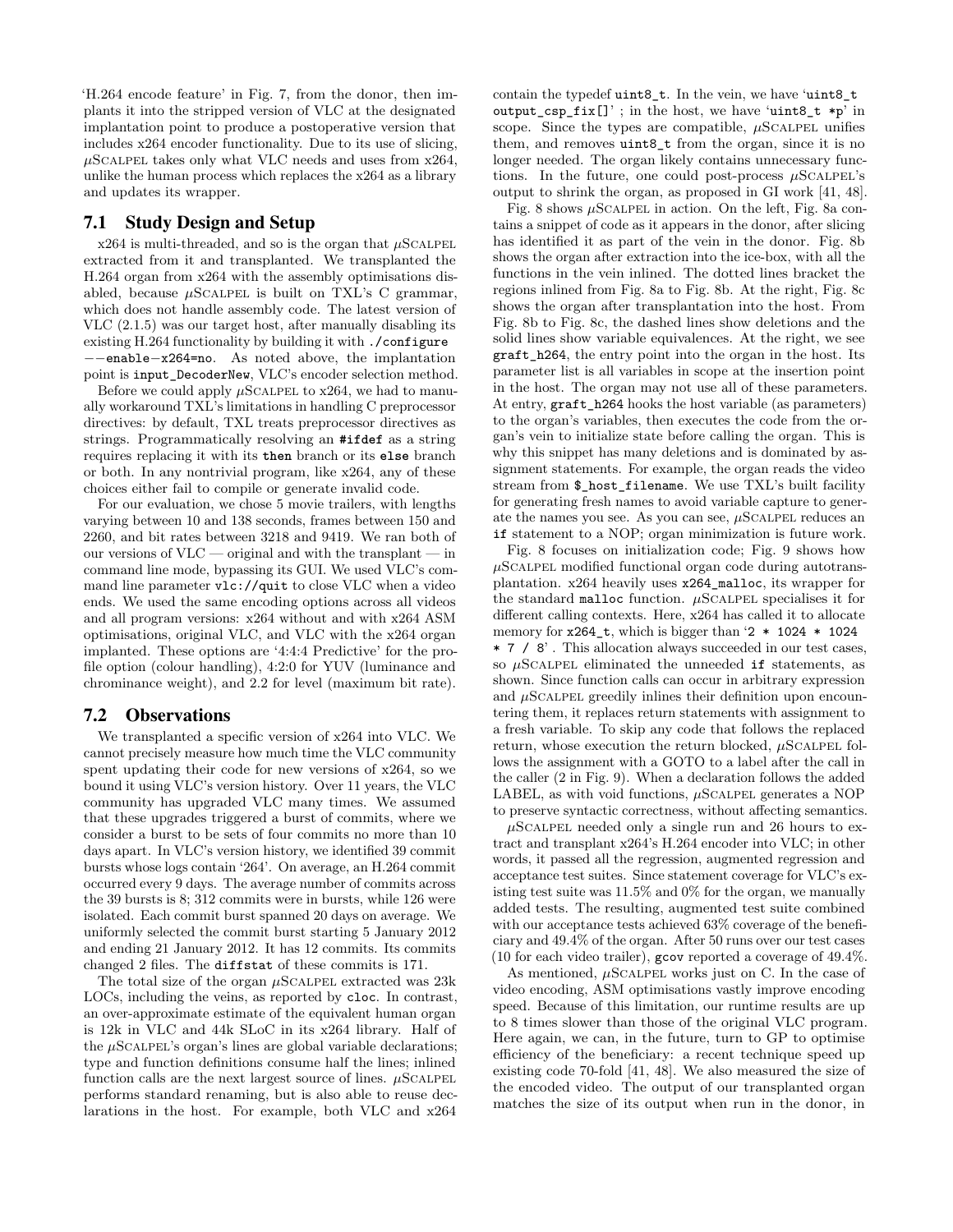<span id="page-9-0"></span>

Figure 8: Code snippet from the beginning of the x264 organ:  $\exists$  is function inlining;  $\rightarrow$  is variable binding;  $\rightarrow$  is  $\alpha$ –renaming; grayed lines are deleted. The last **if** was dropped because the organ is unreachable with an empty file in VLC.

every case. However, the size of the output of our organ after transplantation is up to 1.7 times as big as in the original VLC. This is because we provided  $\mu$ SCALPEL with test cases that tested x264's lossless encoding, which  $\mu$ SCALPEL therefore extracted into the organ, not x264's lossy encoding; VLC, in contrast, uses lossy encoding. To answer RQ4, our tool needed just 26 hours for extracting and transplanting the H.264 multi-threaded encoding feature from x264 into VLC.

## 8. RELATED WORK

Our transplantation approach builds on recent work in Genetic Improvement (GI) [\[1,](#page-10-13) [27,](#page-10-14) [41,](#page-11-11) [43,](#page-11-13) [47,](#page-11-14) [56,](#page-12-3) [64\]](#page-12-4), which treats code as 'genetic material' to be manipulated to improve systems. GI can repair broken functionality [\[1,](#page-10-13) [43,](#page-11-13) [56\]](#page-12-3), dramatically scale-up performance [\[40](#page-11-15)[–42,](#page-11-16) [47,](#page-11-14) [52,](#page-11-17) [54,](#page-12-5) [64\]](#page-12-4), and port between languages and platforms [\[39\]](#page-11-18). It is a kind of program synthesis [\[45\]](#page-11-19) an area that has recently been the subject of much activity [\[21\]](#page-10-15).

The idea of software transplantation as a form of Genetic Improvement was recently introduced by Harman et al. [\[28\]](#page-11-7). Previously, Weimer et al. [\[61\]](#page-12-6) had transplanted code from one location to another within the same system for automated repair, while more recently, Petke et al. [\[48\]](#page-11-12) transplanted fragments of code from multiple versions of the same system for performance improvement. However, the present paper transplants functionality between different systems. We believe it is the first to do this, although previous work [\[26\]](#page-10-16) has grafted new functionality (grown from scratch) into existing systems and, independently (but at the same time as our work), Sidiroglou-Douskos [\[51\]](#page-11-20) used transplantation for automated repair. Miles at al. [\[46\]](#page-11-21) reused in-situ logically extracted functionalities from a running program, by using a debugger and manual annotations.

In order to transplant code from a donor to an unrelated host, we must capture the code upon which the chosen functionality depends in the donor, a problem closely related to program slicing [\[7,](#page-10-17) [10,](#page-10-18) [25,](#page-10-19) [53,](#page-11-22) [57,](#page-12-7) [62\]](#page-12-8). Slices can be constructed in a backward or forward direction [\[30\]](#page-11-4). Our approach most closely resembles backward slicing. Slices can be static [\[30,](#page-11-4) [63\]](#page-12-9), dynamic [\[34\]](#page-11-23) and various flavours in between [\[6,](#page-10-20) [11,](#page-10-21) [20,](#page-10-22) [22,](#page-10-7) [59\]](#page-12-10). Our approach is closer to dynamic slicing, but it is guided by test suite observation [\[8,](#page-10-9) [9\]](#page-10-23), rather than dependence analysis, and with only a limited form of control dependence [\[19\]](#page-10-24). Our slices also need only capture

I <<h = x264\_encoder\_open\_142 (param); >><br>+ x264\_param\_t ∗\$\_x264\_encoder\_open\_142\_param1 = \$\_encode\_param1;<br>+ x264\_t ∗\$ABSTRETVAL\_ret\_x264\_encoder\_open\_1421;<br>α x264\_t ∗\$\_x264\_encoder\_open\_142\_h1; **do** { **do** { <sup>I</sup> <<*x264\_malloc (sizeof (x264\_t))* >> + \$\_host\_error\_one\_per\_line = **sizeof** (x264\_t); / uint8\_t ∗\$\_x264\_malloc\_align\_buf2; / \$\_x264\_malloc\_align\_buf2 = ((**void** ∗) 0); <sup>−</sup> **if** (i\_size >= 2 <sup>∗</sup> <sup>1024</sup> <sup>∗</sup> <sup>1024</sup> <sup>∗</sup> 7 / 8) { <sup>α</sup> \$\_x264\_malloc\_align\_buf2 = memalign (2 ∗1024 <sup>∗</sup> 1024,\$\_host\_error\_one\_per\_line); <sup>−</sup> **if** (align\_buf) { <sup>α</sup> size\_t \$\_x264\_malloc\_madv\_size2 = (\$\_host\_error\_one\_per\_line + ...); <sup>α</sup> madvise (\$\_x264\_malloc\_align\_buf2, \$\_x264\_malloc\_madv\_size2, 14); } <sup>−</sup> **else** align\_buf = memalign (32, i\_size); ...<br>- **return \$\_x264\_encoder\_open\_142\_h1;**<br>+ \$ABSTRETVAL\_ret\_x264\_encoder\_open\_1421 = \$\_x264\_encoder\_open\_142\_h1; + **goto** LABEL\_x264\_encoder\_open\_142\_1; ... <sup>−</sup> **return** ((**void** ∗) 0); + \$ABSTRETVAL\_ret\_x264\_encoder\_open\_1421 = ((**void** ∗) 0); + \$\_encoder\_open\_042\_1:<br>+ LABEL\_x264\_encoder\_open\_142\_1:<br>+ \$\_encode\_h1 = \$ABSTRETVAL\_ret\_x264\_encoder\_open\_1421; Figure 9: Standard diff of code transplanted from

the 'library' part of x264, augmented with: inlining('I');  $\alpha$ -renaming (' $\alpha$ '); initialisation separation  $('')$ .  $\mu$ SCALPEL has specialised the function **x264\_malloc**; for the host, the predicate of the first **if** is always true, so GP removed it.

the particular features of interest and not the entire computation on the slicing criterion, thereby resembling 'barrier' slicing [\[35\]](#page-11-24) and feature extraction [\[18,](#page-10-25) [24\]](#page-10-8). The slices required by transplantation are transformed, making them amorphous [\[23\]](#page-10-26). Within the (considerably rich and diverse) slicing nomenclature, our slices can therefore regarded as 'amorphous observation-based dynamic backward barrier slices'.

Ray et al. investigate the problem of keeping a transplanted organ in sync with its clones, as the organs change over time [\[50\]](#page-11-25). In their setting, an organ is manually moved to a host. When both original organ and its clone change, the SPA tool checks the two patches for consistency, and flags the inconsistencies if found. In our work we automate the transplantation of functionality from a donor to a host.

## 9. CONCLUSION AND FUTURE WORK

In this paper, we have introduced  $\mu$ Trans, an approach to autotransplantation that combines static and dynamic analysis to extract, modify, and transplant code from a donor system into a host. We have sought to migrate functionality from one system into an entirely different system, and validate that the result passes regression testing and acceptance testing of the new functionality.

Autotransplantation is a new (and challenging) problem for software engineering research, so we did not expect that all transplantation attempts would succeed. We systematically autotransplanted five donors into three hosts. 12 out of these 15 experiments contain at least one successful run.  $\mu$ SCALPEL successfully autotransplanted 4 out of 5 features, and all 5 passed acceptance tests. In all, 65% (188/300) runs pass all tests in all test suites, giving 63% unanimous pass rate; considering only acceptance tests, the success rate jumps to 85% (256/300).

Our case study compared the autotransplantation of adding support for a new media format to the VLC media player, a task humans had previously accomplished. This study indicates that automated transplantation can be useful, since we showed  $\mu$ SCALPEL could insert support for H.264 encoding into the VLC media player in 26 hours, passing all regression and acceptance tests. Our evaluation provides evidence to support the claim that automated transplantation is a feasible and, indeed, promising new research direction. You can download  $\mu$ SCALPEL from [http://crest.cs.ucl.](http://crest.cs.ucl.ac.uk/autotransplantation) [ac.uk/autotransplantation](http://crest.cs.ucl.ac.uk/autotransplantation) and join us in its exploration.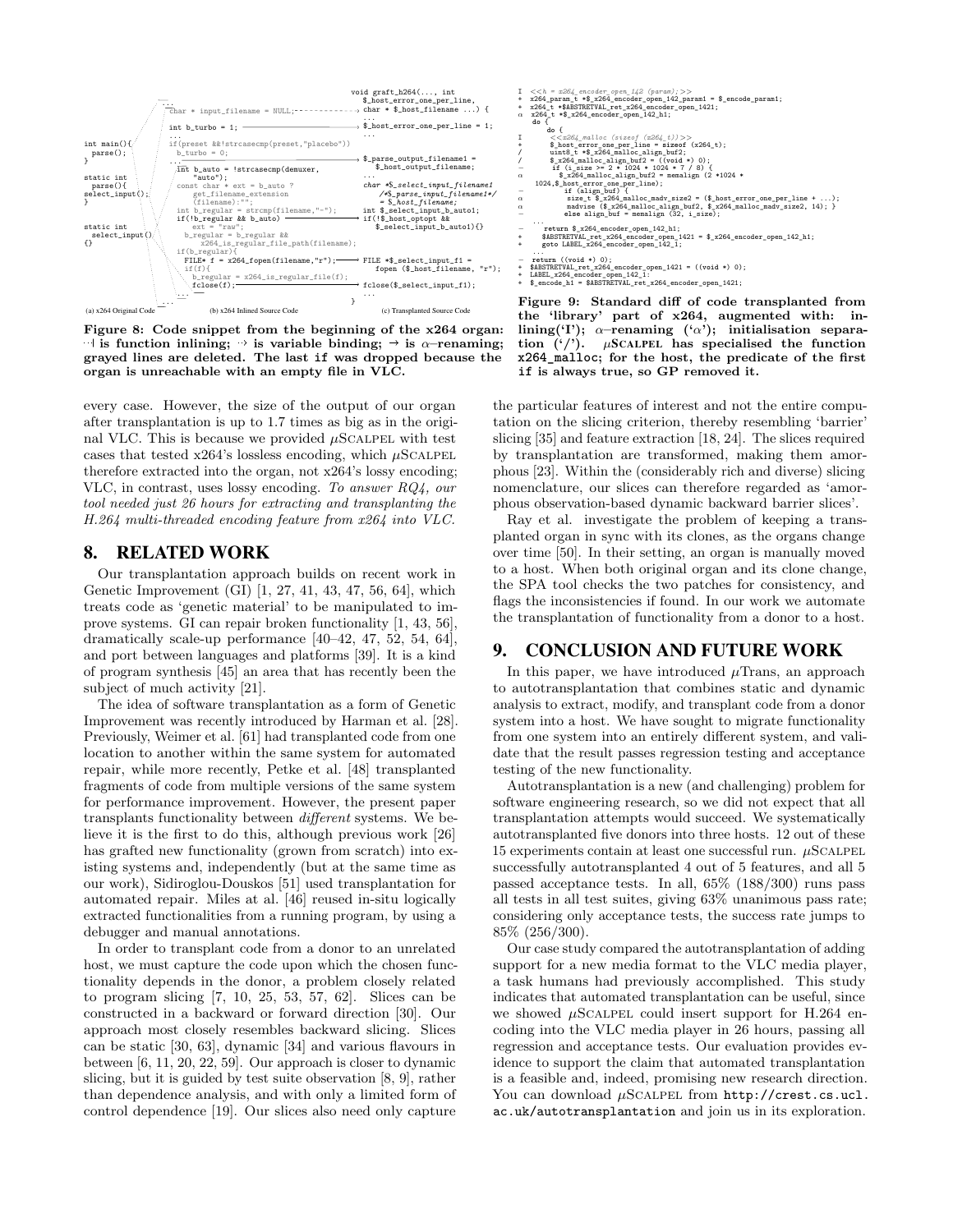## 10. REFERENCES

- <span id="page-10-13"></span>[1] A. Arcuri and X. Yao. A Novel Co-evolutionary Approach to Automatic Software Bug Fixing. In CEC, pages 162–168, 2008.
- <span id="page-10-10"></span>[2] H. P. Barendregt. Handbook of logic in computer science (vol. 2). chapter Lambda Calculi with Types, pages 117– 309. Oxford University Press, Inc., New York, NY, USA, 1992.
- <span id="page-10-6"></span>[3] J. Beck and D. Eichmann. Program and interface slicing for reverse engineering. In  $IEEE/ACM 15^{th}$  Conference on Software Engineering (ICSE'93), pages 509–518, Los Alamitos, California, USA, 1993. IEEE Computer Society Press.
- <span id="page-10-11"></span>[4] B. Beizer. Software Testing Techniques. Van Nostrand Reinhold, New York, 1990.
- <span id="page-10-1"></span>[5] S. Bellon, R. Koschke, G. Antoniol, J. Krinke, and E. Merlo. Comparison and evaluation of clone detection tools. IEEE Transactions on Software Engineering, 33(9):577–591, 2007.
- <span id="page-10-20"></span>[6] A. Beszédes and T. Gyimóthy. Union slices for the approximation of the precise slice. In IEEE International Conference on Software Maintenance, pages 12–20, Los Alamitos, California, USA, Oct. 2002. IEEE Computer Society Press.
- <span id="page-10-17"></span>[7] D. Binkley and K. B. Gallagher. Program slicing. In M. Zelkowitz, editor, Advances in Computing, Volume 43, pages 1–50. Academic Press, 1996.
- <span id="page-10-9"></span>[8] D. Binkley, N. Gold, M. Harman, S. Islam, J. Krinke, and S. Yoo. ORBS: Language-independent program slicing. In 22nd ACM SIGSOFT International Symposium on the Foundations of Software Engineering (FSE 2014), pages 109–120, Hong Kong, China, November 2014.
- <span id="page-10-23"></span>[9] D. Binkley, N. Gold, M. Harman, J. Krinke, and S. Yoo. Observation-based slicing. Technical Report RN/13/13, Computer Sciences Department, University College London (UCL), UK, June 20th 2013.
- <span id="page-10-18"></span>[10] D. Binkley and M. Harman. A survey of empirical results on program slicing. Advances in Computers, 62:105–178, 2004.
- <span id="page-10-21"></span>[11] G. Canfora, A. Cimitile, and A. De Lucia. Conditioned program slicing. Information and Software Technology Special Issue on Program Slicing, 40(11 and 12):595–607, 1998.
- <span id="page-10-2"></span>[12] G. Canfora, A. Cimitile, A. De Lucia, and G. A. D. Lucca. Software salvaging based on conditions. In International Conference on Software Maintenance, pages 424–433, Los Alamitos, California, USA, Sept. 1994. IEEE Computer Society Press.
- <span id="page-10-3"></span>[13] G. Canfora, A. Cimitile, A. De Lucia, and G. A. D. Lucca. Decomposing legacy programs: A first step towards migrating to client–server platforms. In  $6^{th}$  IEEE International Workshop on Program Comprehension, pages 136–144, Los Alamitos, California, USA, June 1998. IEEE Computer Society Press.
- <span id="page-10-4"></span>[14] G. Canfora, A. De Lucia, and M. Munro. An integrated environment for reuse reengineering C code. Journal of Systems and Software, 42:153–164, 1998.
- <span id="page-10-0"></span>[15] G. Canfora and M. Di Penta. New frontiers in reverse engineering. In L. Briand and A. Wolf, editors, Future of Software Engineering 2007, pages 326–341, Los Alamitos, California, USA, 2007. IEEE Computer Society Press. This volume.
- <span id="page-10-5"></span>[16] A. Cimitile, A. R. Fasolino, and P. Marascea. Reuse reengineering and validation via concept assignment. In International Conference on Software Maintenance (ICSE 1993), pages 216–225. IEEE Computer Society Press, Sept. 1993.
- <span id="page-10-12"></span>[17] J. R. Cordy. The TXL source transformation language. Science of Computer Programming, 61(3):190–210, 2006.
- <span id="page-10-25"></span>[18] T. Eisenbarth, R. Koschke, and D. Simon. Locating features in source code. IEEE Transactions on Software Engineering, 29(3):210–224, 2003. Special issue on ICSM 2001.
- <span id="page-10-24"></span>[19] J. Ferrante, K. J. Ottenstein, and J. D. Warren. The program dependence graph and its use in optimization. ACM Transactions on Programming Languages and Systems, 9(3):319–349, July 1987.
- <span id="page-10-22"></span>[20] C. Fox, S. Danicic, M. Harman, and R. M. Hierons. ConSIT: a fully automated conditioned program slicer. Software—Practice and Experience, 34:15–46, 2004. Published online 26th November 2003.
- <span id="page-10-15"></span>[21] S. Gulwani. Automating string processing in spreadsheets using input-output examples. ACM SIGPLAN Notices, 46(1):317–330, Jan. 2011.
- <span id="page-10-7"></span>[22] R. J. Hall. Automatic extraction of executable program subsets by simultaneous dynamic program slicing. Automated Software Engineering, 2(1):33–53, Mar. 1995.
- <span id="page-10-26"></span>[23] M. Harman, D. Binkley, and S. Danicic. Amorphous program slicing. Journal of Systems and Software, 68(1):45– 64, Oct. 2003.
- <span id="page-10-8"></span>[24] M. Harman, N. Gold, R. M. Hierons, and D. Binkley. Code extraction algorithms which unify slicing and concept assignment. In IEEE Working Conference on Reverse Engineering (WCRE 2002), pages  $11 - 21$ , Los Alamitos, California, USA, Oct. 2002. IEEE Computer Society Press.
- <span id="page-10-19"></span>[25] M. Harman and R. M. Hierons. An overview of program slicing. Software Focus, 2(3):85–92, 2001.
- <span id="page-10-16"></span>[26] M. Harman, W. B. Langdon, and Y. Jia. Babel pidgin: SBSE can grow and graft entirely new functionality into a real world system. In  $6^{th}$  Symposium on Search Based Software Engineering (SSBSE 2014), pages 247–252, Fortaleza, Brazil, August 2014. Springer LNCS.
- <span id="page-10-14"></span>[27] M. Harman, W. B. Langdon, Y. Jia, D. R. White, A. Arcuri, and J. A. Clark. The GISMOE challenge: Constructing the pareto program surface using genetic programming to find better programs (keynote paper). In  $27<sup>th</sup> IEEE/ACM International Conference on Au$ tomated Software Engineering (ASE 2012), pages 1–14, Essen, Germany, September 2012.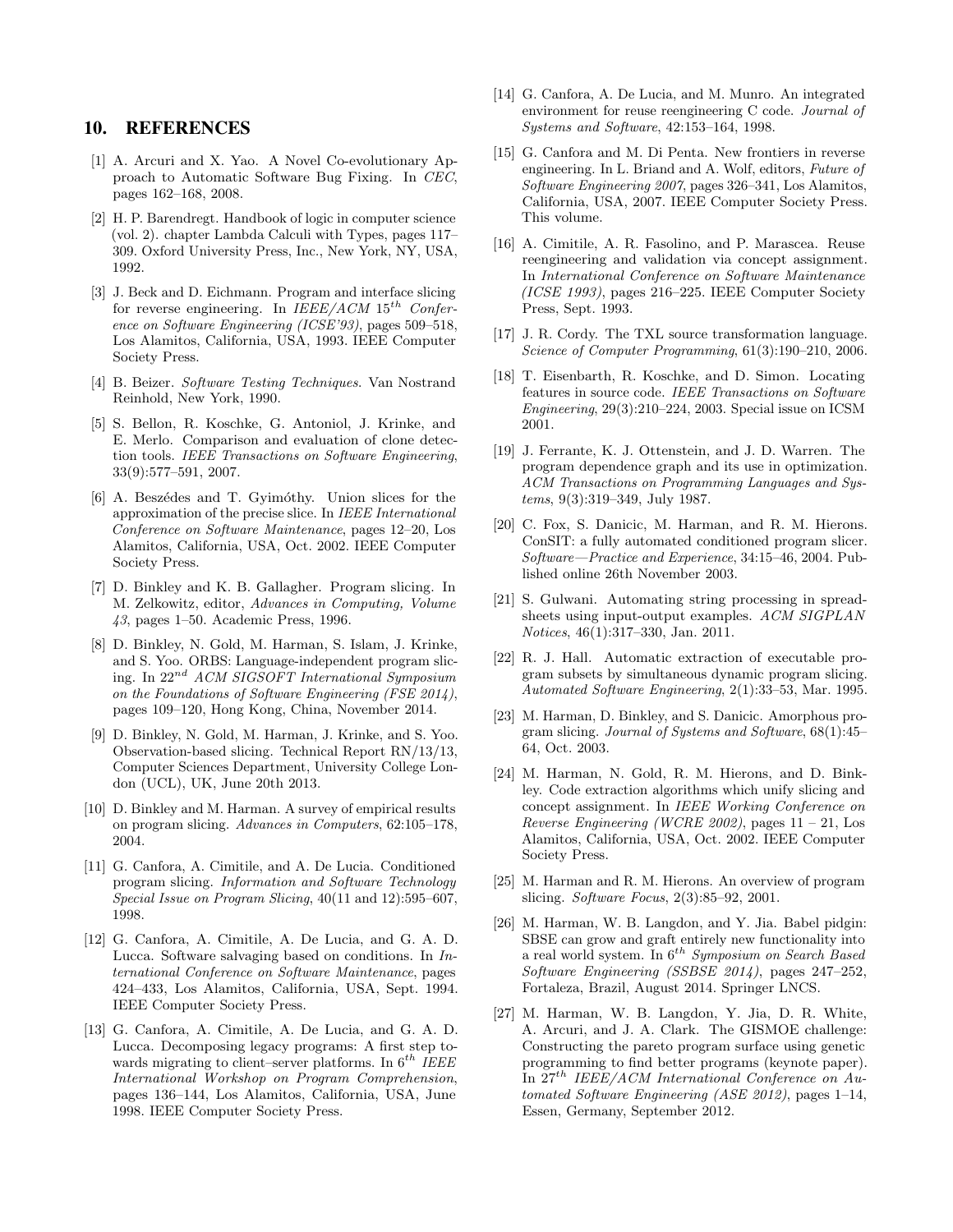- <span id="page-11-7"></span>[28] M. Harman, W. B. Langdon, and W. Weimer. Genetic programming for reverse engineering (keynote paper). In R. Oliveto and R. Robbes, editors,  $20^{th}$  Working Conference on Reverse Engineering (WCRE 2013), pages 1–10, Koblenz, Germany, 14-17 October 2013. IEEE.
- <span id="page-11-3"></span>[29] M. J. Harrold and N. Ci. Reuse-driven interprocedural slicing. In  $20^{th}$  International Conference on Software Engineering (ICSE '98), pages 74–83. IEEE Computer Society Press, Apr. 1998.
- <span id="page-11-4"></span>[30] S. Horwitz, T. Reps, and D. Binkley. Interprocedural slicing using dependence graphs. In ACM SIG-PLAN Conference on Programming Language Design and Implementation, pages 25–46, Atlanta, Georgia, June 1988. Proceedings in SIGPLAN Notices, 23(7), pp.35–46, 1988.
- <span id="page-11-10"></span>[31] L. Inozemtseva and R. Holmes. Coverage is not strongly correlated with test suite effectiveness. In Proceedings of the International Conference on Software Engineering, pages 435–445. ACM, 2014.
- <span id="page-11-0"></span>[32] T. Kamiya, S. Kusumoto, and K. Inoue. CCFinder: A multi-linguistic token-based code clone detection system for large scale source code. IEEE Transactions on Software Engineering, 28(6):654–670, 2002.
- <span id="page-11-5"></span>[33] R. Komondoor and S. Horwitz. Semantics-preserving procedure extraction. In  $27^{th}$  Symposium on Principles of Programming Languages (POPL-00), pages 155–169, N.Y., Jan. 19–21 2000. ACM Press.
- <span id="page-11-23"></span>[34] B. Korel and J. Laski. Dynamic program slicing. *Infor*mation Processing Letters, 29(3):155–163, Oct. 1988.
- <span id="page-11-24"></span>[35] J. Krinke. Barrier slicing and chopping. In *IEEE Inter*national Workshop on Source Code Analysis and Manipulation (SCAM 2003), pages 81–87, Los Alamitos, California, USA, Sept. 2003. IEEE Computer Society Press.
- <span id="page-11-1"></span>[36] J. Krinke. Is cloned code older than non-cloned code? In J. R. Cordy, K. Inoue, S. Jarzabek, and R. Koschke, editors,  $5^{th}\$  ICSE International Workshop on Software Clones, IWSC 2011, pages 28–33, Waikiki, Honolulu, HI, USA, 2011. ACM.
- <span id="page-11-9"></span>[37] K. Lakhotia, P. McMinn, and M. Harman. Automated test data generation for coverage: Haven't we solved this problem yet? In  $4^{th}$  Testing Academia and Industry Conference — Practice And Research Techniques  $(TAIC \, PART'09)$ , pages 95–104, Windsor, UK, 4th–6th September 2009.
- <span id="page-11-2"></span>[38] W. B. Langdon and M. Harman. Evolving a CUDA kernel from an nVidia template. In IEEE Congress on Evolutionary Computation, pages 1–8. IEEE, 2010.
- <span id="page-11-18"></span>[39] W. B. Langdon and M. Harman. Evolving a CUDA kernel from an nVidia template. In P. Sobrevilla, editor, 2010 IEEE World Congress on Computational Intelligence, pages 2376–2383, Barcelona, 18-23 July 2010. IEEE.
- <span id="page-11-15"></span>[40] W. B. Langdon and M. Harman. Genetically improved CUDA C++ software. In  $17^{th}$  European Conference on Genetic Programming (EuroGP), pages 87–99, Granada, Spain, April 2014. Springer.
- <span id="page-11-11"></span>[41] W. B. Langdon and M. Harman. Optimising existing software with genetic programming. IEEE Transactions on Evolutionary Computation (TEVC), pages 118–135, 2014.
- <span id="page-11-16"></span>[42] W. B. Langdon, M. Modat, J. Petke, and M. Harman. Improving 3d medical image registration cuda software with genetic programming. In Proceedings of the 2014 Conference on Genetic and Evolutionary Computation, GECCO '14, pages 951–958, New York, NY, USA, 2014. ACM.
- <span id="page-11-13"></span>[43] C. Le Goues, S. Forrest, and W. Weimer. Current challenges in automatic software repair. Software Quality Journal, 21(3):421–443, 2013.
- <span id="page-11-6"></span>[44] F. Lianubile and G. Visaggio. Extracting reusable functions by flow graph-based program slicing. IEEE Transactions on Software Engineering, 23(4):246–259, 1997.
- <span id="page-11-19"></span>[45] Z. Manna and R. J. Waldinger. Toward automatic program synthesis. Communications of the ACM, 14(3):151– 164, 1971.
- <span id="page-11-21"></span>[46] C. Miles, A. Lakhotia, and A. Walenstein. In situ reuse of logically extracted functional components. Journal in Computer Virology, 8(3):73–84, 2012.
- <span id="page-11-14"></span>[47] M. Orlov and M. Sipper. Flight of the FINCH through the java wilderness. IEEE Transactions Evolutionary Computation, 15(2):166–182, 2011.
- <span id="page-11-12"></span>[48] J. Petke, M. Harman, W. B. Langdon, and W. Weimer. Using genetic improvement & code transplants to specialise a C++ program to a problem class. In  $17^{th}$  European Conference on Genetic Programming (EuroGP), Granada, Spain, April 2014. To Appear.
- <span id="page-11-8"></span>[49] Z. Qi, F. Long, S. Achour, and M. Rinard. Efficient automatic patch generation and defect identification in kali. In International Symposium on Software Testing and Analysis (ISSTA), July 2015. To appear.
- <span id="page-11-25"></span>[50] B. Ray, M. Kim, S. Person, and N. Rungta. Detecting and characterizing semantic inconsistencies in ported code. In Automated Software Engineering (ASE 2013)), pages 367–377, Palo Alto, California, 2013.
- <span id="page-11-20"></span>[51] S. Sidiroglou-Douskos, E. Lahtinen, F. Long, P. Piselli, and M. Rinard. Automatic error elimination by multiapplication code transfer. In  $36^{nd}$  ACM SIGPLAN Conference on Programming Language Design and Implementation (PLDI 2015), Portland, Oregon, June 2015. To appear.
- <span id="page-11-17"></span>[52] S. Sidiroglou-Douskos, S. Misailovic, H. Hoffmann, and M. C. Rinard. Managing performance vs. accuracy trade-offs with loop perforation. In FSE, pages 124–134, 2011.
- <span id="page-11-22"></span>[53] J. Silva. A vocabulary of program slicing-based techniques. ACM Computing Surveys,  $44(3):12:1 - 12:48$ , June 2012.